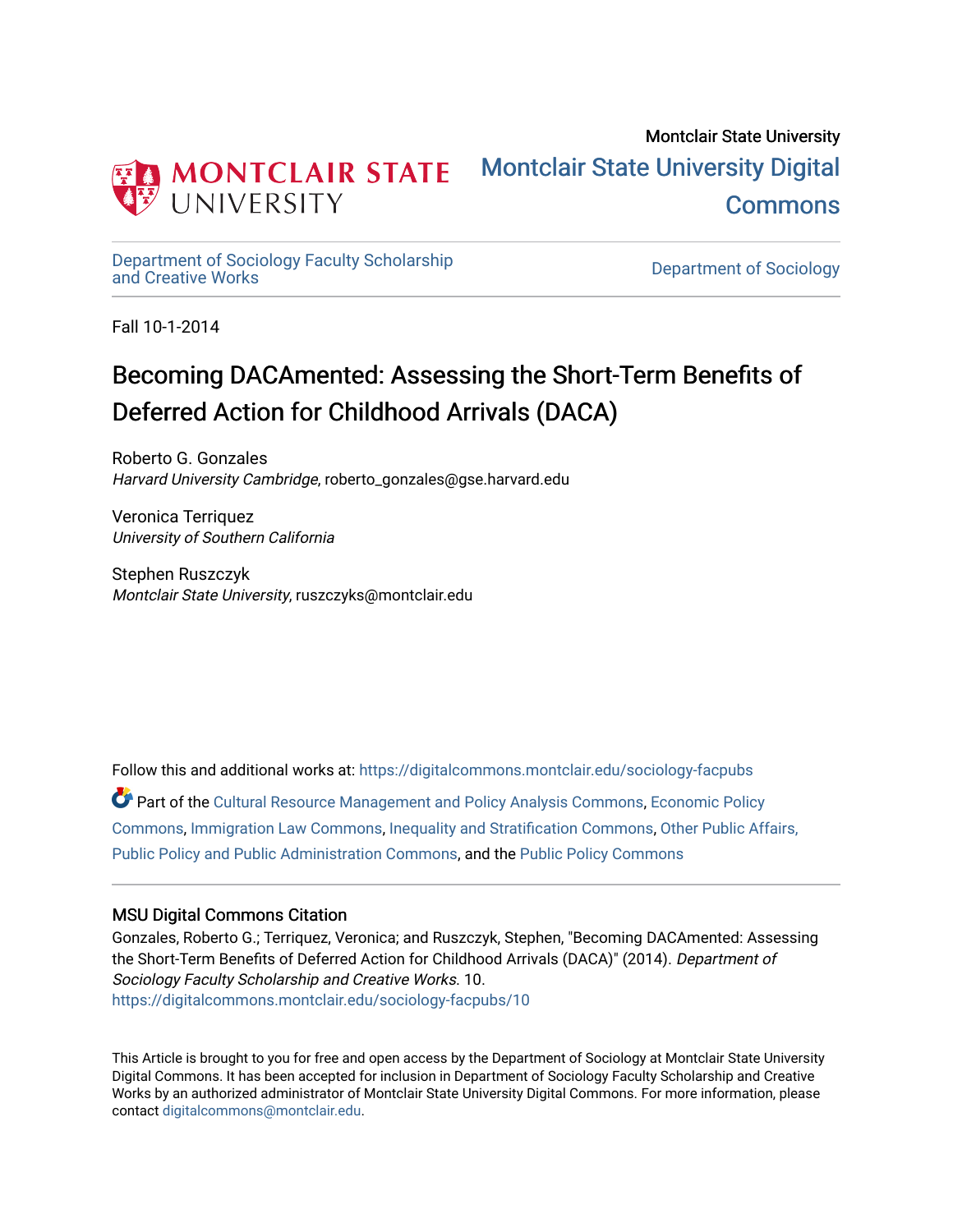**Becoming DACAmented: Assessing the Short-Term Benefits of Deferred Action for Childhood Arrivals (DACA)**

American Behavioral Scientist 2014, Vol. 58(14) 1852–1872 © 2014 SAGE Publications Reprints and permissions: sagepub.com/journalsPermissions.nav DOI: 10.1177/0002764214550288 abs.sagepub.com



## Roberto G. Gonzales<sup>1</sup>, Veronica Terriquez<sup>2</sup>, **and Stephen P. Ruszczyk3**

#### **Abstract**

In response to political pressure, President Obama authorized the Deferred Action for Childhood Arrivals (DACA) program in 2012, giving qualified undocumented young people access to relief from deportation, renewable work permits, and temporary Social Security numbers. This policy opened up access to new jobs, higher earnings, driver's licenses, health care, and banking. Using data from a national sample of DACA beneficiaries (*N* = 2,381), this article investigates variations in how undocumented young adults benefit from DACA. Our findings suggest that, at least in the short term, DACA has reduced some of the challenges that undocumented young adults must overcome to achieve economic and social incorporation. However, those with higher levels of education and access to greater family and community resources appear to have benefited the most. As such, our study provides new insights into how social policy interacts with other stratification processes to shape diverging pathways of incorporation among the general pool of undocumented immigrants.

#### **Keywords**

undocumented young adults, Deferred Action for Childhood Arrivals, immigration policy, illegality, policy implementation, inequality, stratification

2University of Southern California, Los Angeles, CA, USA <sup>3</sup>City University of New York, New York, NY, USA

#### **Corresponding Author:**

Roberto G. Gonzales, Harvard Graduate School of Education, 6 Appian Way, Cambridge, MA 02138, USA.

Email: [roberto\\_gonzales@gse.harvard.edu](mailto:roberto_gonzales@gse.harvard.edu)

<sup>1</sup>Harvard University, Cambridge, MA, USA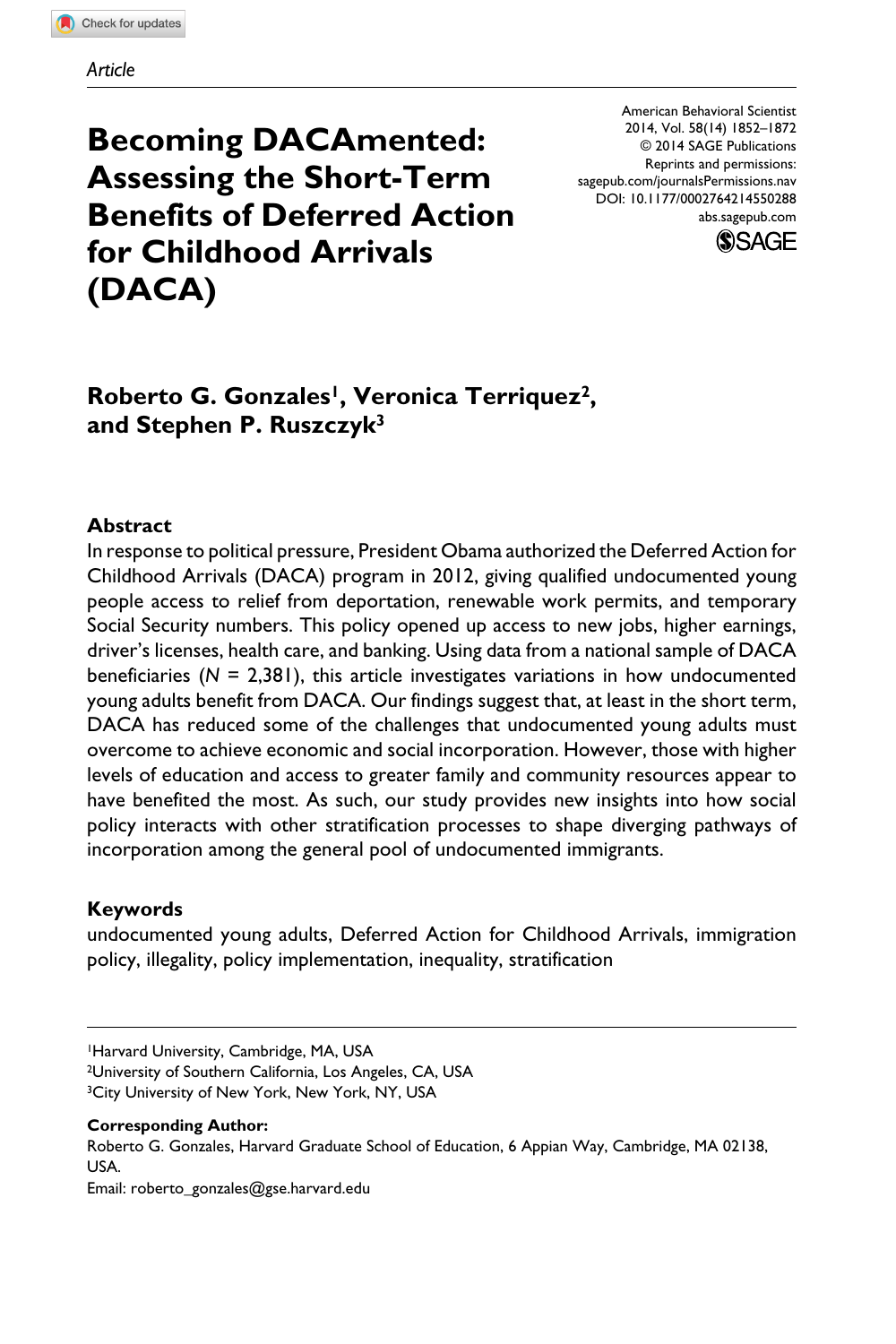Changes in federal U.S. immigration policies in the 1980s and 1990s have produced a large, settled undocumented population. As a result of increased family settlement, an unprecedented number of children grow up without legal residency status. Policy makers have been slow to respond to their long-term presence. The Development, Relief, and Education for Alien Minors Act (DREAM) Act was first introduced in Congress in 2001 in order to provide a pathway to citizenship to certain undocumented immigrants who migrated as children. With legalization efforts stalled, mounting pressures pushed President Obama to initiate the Deferred Action for Childhood Arrivals (DACA) program on June 15, 2012. This change in his administration's enforcement policy temporarily defers deportation from the United States for eligible undocumented youth and young adults, estimated at 1.9 million in 2013 (Batalova, Hooker, Capps, Bachmeier, & Cox, 2013). Furthermore, it offers these young people temporary Social Security numbers and 2-year work permits. Although DACA does not offer a pathway to legalization, it has the potential to improve the incorporation and mobility trajectories of eligible youth.

A burgeoning body of research over the past several years has sought to understand the untenable circumstances of undocumented immigrants who come to the United States as children (Abrego, 2006, 2008, 2011; Gonzales, 2010, 2011; Gonzales & Chavez, 2012; Greenman & Hall, 2013; Terriquez, 2014). However, to date, much of this research has consisted of studies with limited sample sizes (Abrego, 2006, 2008, 2011; Enriquez, 2011; Gonzales, 2010, 2011; Gonzales & Chavez, 2012; Terriquez, 2014). And although researchers have sought to understand how varying educational pathways differently structure undocumented life, systematic evidence exploring different types of stratification among this population has been limited. Meanwhile, a larger body of research studying the incorporation patterns of today's children of immigrants may provide some important clues (Alba & Nee, 2003; Kasinitz, Mollenkopf, Waters, & Holdaway, 2009; Portes & Rumbaut, 2001). In particular, this scholarship argues that today's immigrants and their children are following different pathways of incorporation, channeling them into various segments of the U.S. economy. These ideas provide some useful lenses through which to examine the interplay between undocumented youths' personal characteristics and their ability to take advantage of DACA's benefits.

How are some immigrant youth responding to their new "DACAmented" status? And are there particular individual, family, and community factors that better position some of these young people to take advantage of the benefits? Drawing on national survey data collected from 2,381 DACA beneficiaries in 2013, the largest data collection effort to date on this population, this article investigates variations in economic and social incorporation among this generally disadvantaged population. In doing so, it explores how DACA's benefits vary based on the postsecondary, family, and community resources these young adults have at their disposal. Our findings suggest that, at least in the short term, DACA is reducing some of the challenges undocumented young adults must overcome to achieve economic and social incorporation. However, our findings also point to disparities in how this diverse population of young people is able to obtain new resources that advance their incorporation. Whereas young adult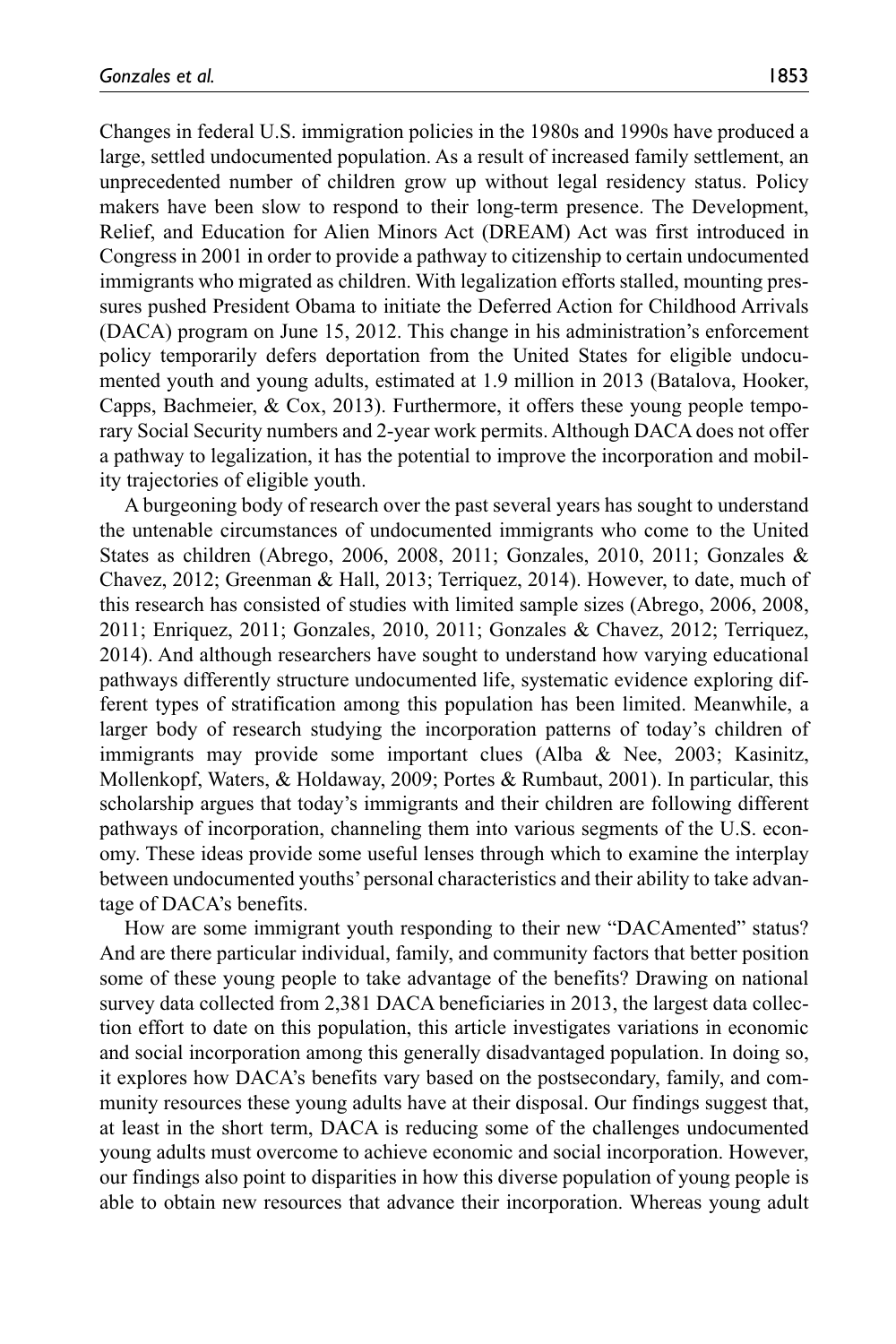DACA beneficiaries with significant educational and community resources appear best positioned to benefit from DACA, those with fewer resources appear to gain less.

#### **Strained and Segmented Pathways**

Although immigration scholars often positively assess the incorporation prospects of many of today's children of immigrants (Bean & Stevens, 2003; Kasinitz et al., 2009), not all fare equally well. Researchers generally agree that a lack of legal status presents a formidable impediment to assimilation for undocumented youth (e.g., Alba, Jiménez, & Marrow, 2014; Alba & Nee, 2003; Kasinitz et al., 2009; Portes & Rumbaut, 2001; Zhou et al., 2008). Indeed, most children of immigrants are able to use the educational system, ethnic organizational resources, and work opportunities to build on their parents' resources. But for undocumented youth, their legal status constrains "virtually every aspect of [their] incorporation" (Rumbaut & Komaie, 2010, p. 63), stagnating them in the lower class (Terriquez, 2014). As this scenario suggests, exclusion experienced by undocumented persons is multidimensional (see Abrego, 2011; Dreby, 2012; Menjívar & Abrego, 2012). It affects family life, health care (Castañeda & Melo, 2014), housing conditions (Oliveri, 2009), and romantic relationships and fills everyday experiences with anxiety, fear, and stress (Gonzales, Suárez-Orozco, & Dedios-Sanguineti, 2013; Szkupinski Quiroga, Medina, & Glick, 2014). Legal exclusions also constrain many mundane, yet critical, aspects of adolescent and adult life.

Most young adults in the United States aspire to some type of postsecondary education. However, those who are undocumented must overcome multiple challenges to enroll in and persist in college (see Martinez, 2014; Terriquez, in press). Without access to federal or most state financial aid, undocumented youth face heavy financial burdens. They are also excluded from work, study opportunities, and paid internships. Many majors and fields of study often require hands-on participation outside the classroom. Oftentimes, these internships require Social Security numbers to process hiring and background checks, thus excluding undocumented youth from gaining applied skills and expanding professional networks (Knouse, Tanner, & Harris, 1999). In these multiple ways, "illegality" has a particularly negative impact on the economic and social incorporation of undocumented youth.

A growing number of studies over the past few years have done significant work in uncovering the contextual factors most salient in framing and constraining everyday life for undocumented youth (Abrego, 2006, 2008, 2011; Gleeson & Gonzales, 2012; Gonzales, 2010, 2011; Menjívar & Kanstroom, 2013; Suárez-Orozco et al., 2011; Terriquez, in press). Although the popular media have focused on the disadvantages a lack of legal status poses to the pursuit of higher education, many undocumented youth face additional challenges. Employment options, for example, are generally limited to low-wage jobs that offer meager wages and few opportunities for job growth. Many undocumented youth are doubly disadvantaged in these situations, as employers frequently pass them over in favor of older migrants who are less likely to refuse tasks or to make worker rights claims (Gans, 1992; Gleeson, 2010; Gonzales, 2011).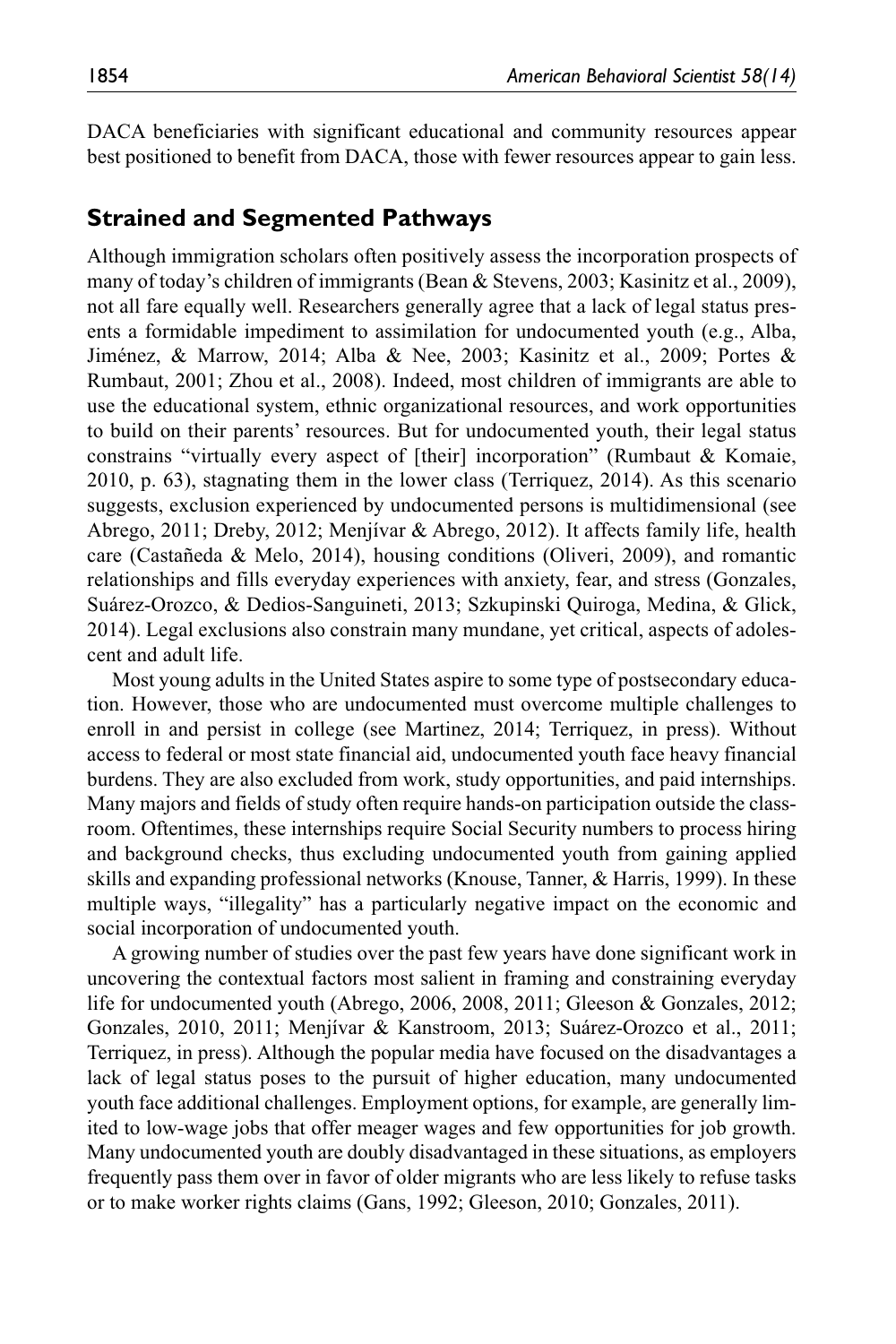A lack of legal status also limits spatial mobility. Without access to driver's licenses, undocumented youth risk apprehension, deportation, and accompanying family separation by driving to work or school (Stuesse & Coleman, 2014). These practices sow feelings of anxiety and stress, leading to challenged mental health and well-being (Gonzales et al., 2013). For those living outside of large metropolises with extensive public transportation systems, slower, less efficient transportation options limit their access to work and work schedule flexibility.

Undocumented immigrants are also vulnerable to robbery, in part because they tend to carry cash with them (Bellamy, 2007; Thornton, 2010). Although banking practices reduce this threat, the use of banks among undocumented immigrants remains low (Perry, 2008). Undocumented immigrants can be intimidated from applying for a bank account or credit card because financial institutions often request U.S. identification and a Social Security number (Coyle, 2007).

For socioeconomically disadvantaged immigrants, social networks play an allimportant role in relaying key information about jobs, ethnic resources, and legalization opportunities (Hagan, 1998). Networks of family, friends, and acquaintances can lower the cost of legal and social incorporation by providing information, emotional and cultural support, and connection to local organizations. However, the social networks of undocumented immigrants may be weakened by a lack of material resources and the precariousness that accompanies legal status (Menjívar, 2000).

Although the effects of undocumented status are broad, the "condition of illegality" (De Genova, 2004) is not experienced uniformly. Differences in institutional experiences at different points along the life course, for example, instill different logics of inclusion. Whereas adult migrants tend to have limited access to mainstream American institutions, those who arrive in the United States as minors and enroll in the K–12 school system have greater levels of integration into public institutions than those who migrate primarily for the purpose of finding work (Gleeson & Gonzales, 2012). However, as these young people grow older, the thick sense of "illegality" produced by policies governing access to social institutions associated with adulthood—especially postsecondary education, work, banking, and driving—quickly replaces this relative inclusion as these young people experience an "awakening to a nightmare" (Gonzales & Chavez, 2012). However, those connected to extrafamilial support can leverage local resources to delay the "transition to illegality" (Gonzales, 2010, 2011).

Immigrant incorporation varies according to the financial, human, and social capital immigrants possess (Alba & Nee, 2003). This important observation underscores the empirical reality that immigrants—legal and undocumented alike—vary along a number of dimensions, including income, skills, and access to resources (to name a few). But until now, studies of undocumented immigrant young people have been unable to assess the effects of human, financial, and social capital on their differential abilities to access resources. By providing forms of widened access, DACA has the potential to open up numerous possibilities to undocumented young adults. However, it may also expose layers of inequality that shape DACA recipients' ability to take advantage of these benefits. In this article, we provide new insights into stratification processes shaping diverging trajectories among an otherwise disadvantaged population.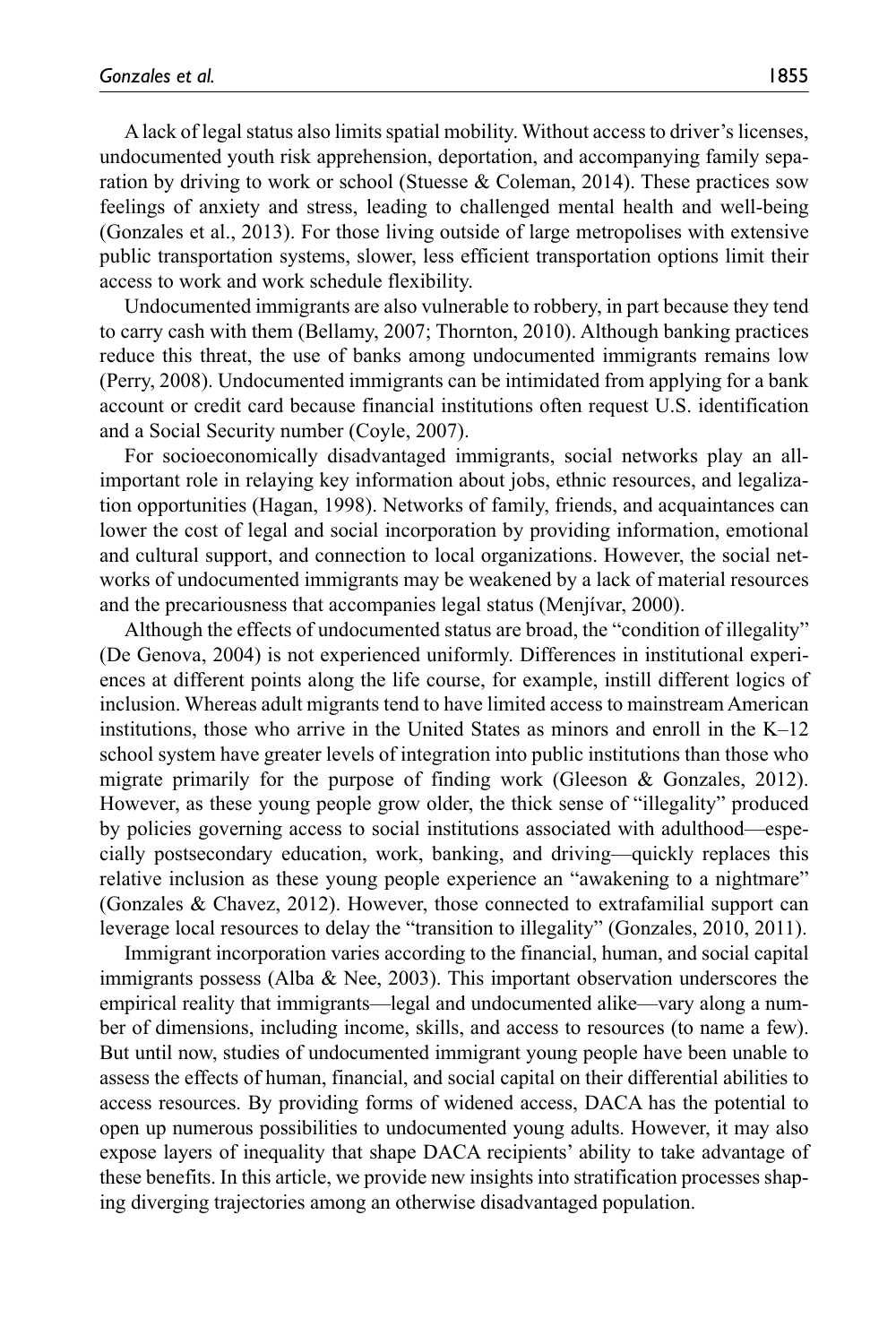## **Scope of DACA**

As an executive memorandum that shifts bureaucratic practice in U.S. Customs and Border Protection, U.S. Customs and Immigration Services (USCIS), and U.S. Immigration and Customs Enforcement, DACA has limited inclusionary power; it does not offer a pathway to citizenship or other legal status. It creates 2-year (renewable) prosecutorial discretion with regard to deportation. Its recipients can receive work authorization and apply for a Social Security card.

DACA's benefits derive from the legal distinction between *lawful presence* and *lawful status*. Normally when one has unlawful status, one accrues unlawful presence (USCIS to Field Leadership, 2009). Although DACA does *not* confer a lawful status, which would allow access to federal financial aid, DACA recipients have lawful presence, interpreted as a temporary authorization by the Department of Homeland Security to be in the United States. (USCIS, n.d.), which avails access to certain privileges. For example, 45 states have taken action to allow DACA recipients to apply for a driver's license (National Immigration Law Center, 2013).

## **DACA Qualification Criteria**

To qualify, applicants must have arrived in the United States before the age of 16 years (and have proof) and must have been younger than 31 years when the program began on August 15, 2012. Eligible youth must have resided in the United States continuously for the past 5 consecutive years. Finally, applicants must attend high school or a GED program, or have a high school diploma or equivalent. Youth who meet those criteria must undergo a lengthy application process and pay \$465. Once approved, DACA recipients must apply separately for Social Security numbers, driver's licenses, and bank accounts.

These criteria and processes likely exclude certain undocumented young people (Batalova et al., 2013). Estimates by Wong et al. (2013) indicate that within the first year of implementation, approximately 61% of those immediately eligible for DACA had applied. Notably, USCIS approved over 98% of processed applications. The proportion of potential applicants that applied varied significantly by state, although state policy climates did not affect application rates. Legal clinics as well as religious, civic, immigrant, and educational organizations appeared to play an important role in helping some young people obtain DACA, and perhaps benefit from the limited rights it provides its beneficiaries (Wong et al., 2013).

## **Diversity Among DACA Recipients**

Having spent some portion of their childhood in the United States, DACA eligible youth have, to varying degrees, become integrated into this country's institutions. Therefore, their educational attainment—as well as demographic characteristics that typically structure immigrant incorporation, along with ties to community organizations—could generate group differences in how they use their DACAmented status to improve their employment options and obtain other resources in the short term.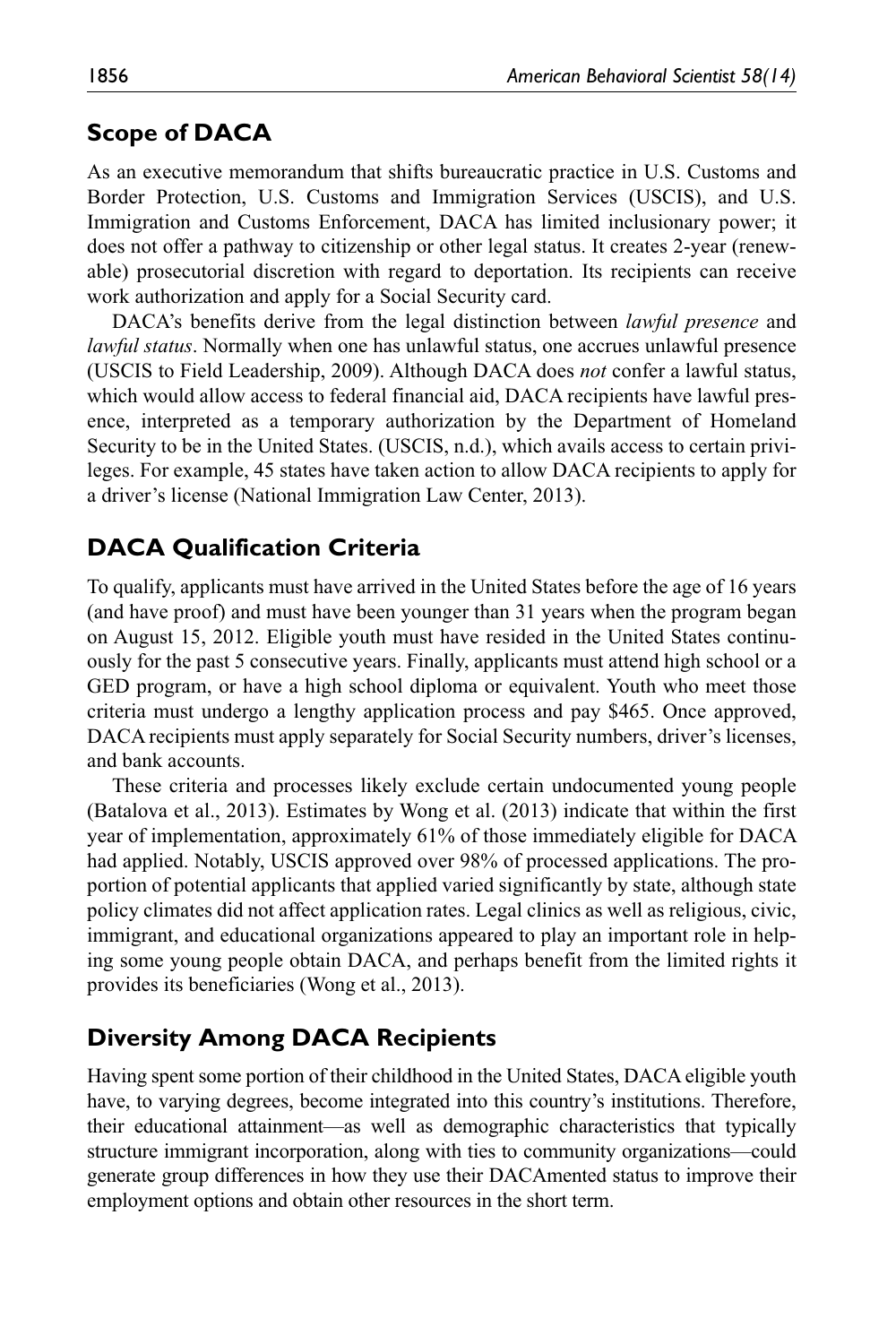DACA beneficiaries' educational attainment could play a particularly strong role in determining the types of opportunities they pursue in the short term. Given the importance of higher education in expanding job options, undocumented youth who have attended college, especially 4-year institutions, may be better positioned to leverage their education to pursue better jobs with higher earnings. Perhaps most notably, those with bachelor's degrees may apply for jobs commensurate with their credentials (Gonzales, 2011). Meanwhile, those with less education, while disadvantaged in the labor market relative to their more educated peers, may prioritize other financial or social benefits (i.e., bank accounts, credit cards, health care) that they may not have accessed prior to obtaining DACA.

Because family socioeconomic background tends to be a strong predictor of young people's outcomes (Portes & Rumbaut, 2001; Terriquez, 2014), parents' educational, financial, and other resources may have an independent effect on how young immigrants can take advantage of DACA in the short term. As such, undocumented young adults with college-educated and higher income parents are likely to possess the networks to improve their employment options, but parental resources may provide them with other types of access as well.

A related factor may pertain to the social status of the coethnic community. Because Mexican migrants tend to possess fewer skills and arrive with limited resources (Feliciano, 2008), their communities may offer young adult members fewer mobility opportunities compared to other groups. Additionally, because of cultural or other reasons, Mexicans exhibit low uptake of government (Van Hook & Bean, 2009) and other institutional resources (Perry, 2008), including health care (Castañeda & Melo, 2014). We therefore might expect that Mexican young adults will encounter greater obstacles to taking advantage of some DACA benefits when compared to other groups. Conversely, some Asian immigrant groups arrive with more resources that they sometimes pool together to further youths' social and economic incorporation (Zhou & Kim, 2006).

Gender and age often structure young immigrants' incorporation patterns. For example, young men in immigrant families tend to experience greater pressures to provide economic or other social resources for their families, while women may be expected to provide direct care and assist with household chores (Smith, 2006). Meanwhile, age correlates with the assumption of adult responsibilities (Rumbaut, 2004), which may, in turn, determine the types of benefits young adults prioritize.

Because civic associations can facilitate immigrant incorporation (Ramakrishnan & Bloemraad, 2011; Terriquez & Kwon, 2014), undocumented youth who are connected to immigrant organizations may be well-positioned to take advantage of some of the key benefits of DACA. As a result, members of immigrant organizations may have greater access to information and technical assistance to effectively and efficiently access some resources. Through these civic groups, such youth may also benefit from expanded social networks, including those that offer peer-to-peer support (Terriquez, Rivera, & Patler, 2013), as well as those that may connect them to labor market opportunities (Rosenbaum, DeLuca, Miller, & Roy, 1999).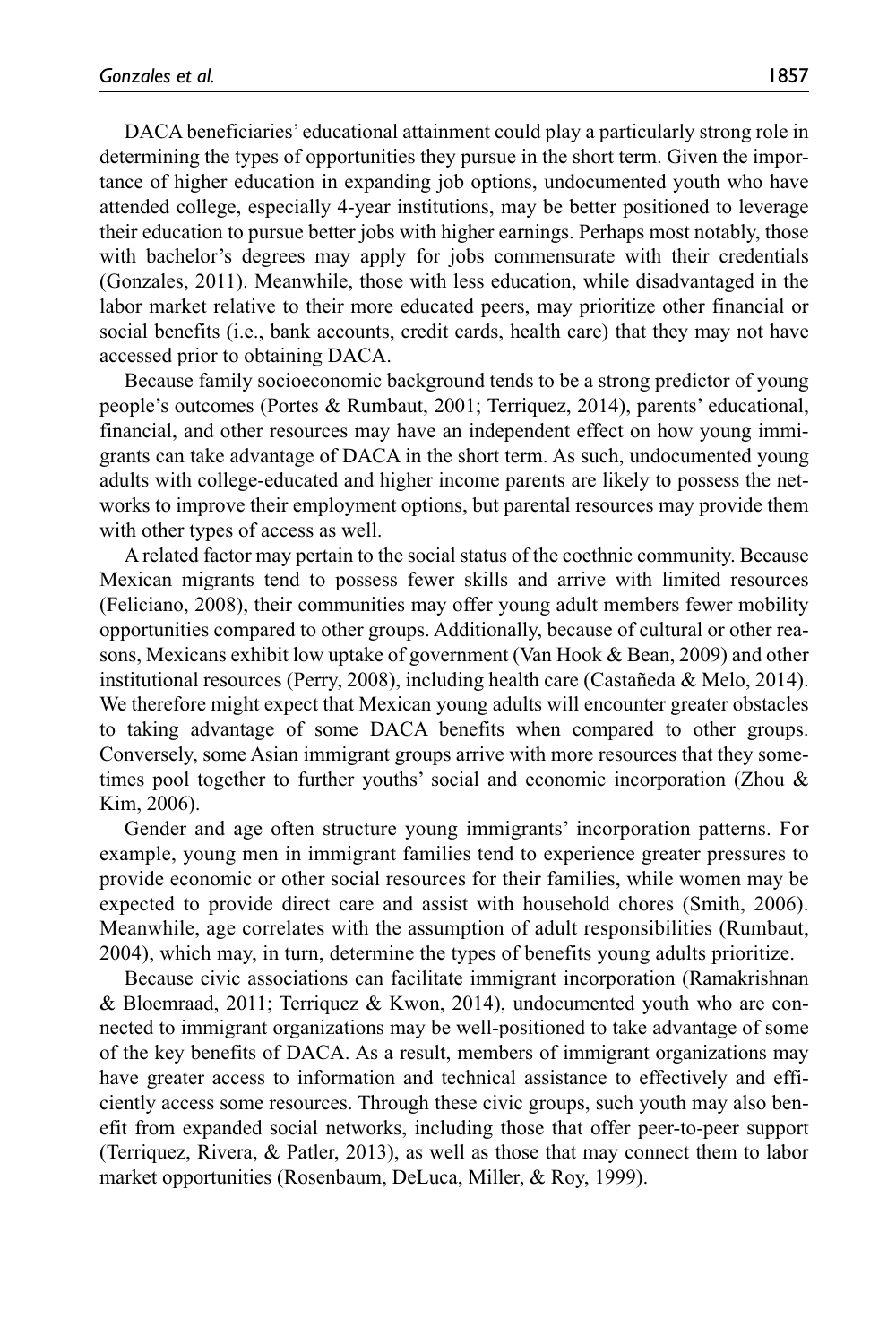#### **Our Study**

This study builds on a growing body of research documenting the exclusions experienced by undocumented immigrants who arrive as children. Our investigation focuses on DACA-eligible young adults between 18 and 32 years who have transitioned to illegality and lack the educational and social protections that minors enjoy (Gonzales, 2011). These young adults, to varying degrees, have pursued employment, postsecondary education, or both, and are likely to differ in how they benefit from DACA.

We therefore examine the experiences of young people who received DACA within the first 16 months of implementation. We account for the community and family resources these young adults utilized in order to obtain assistance with the DACA application process, and we explore how they have benefited from this initiative in the short term. Furthermore, our investigation examines the ways in which young adults' postsecondary educational attainment, family socioeconomic background, coethnic community, gender, age, and ties to immigrant organizations correspond with the types of resources they obtain. This study breaks new ground by uncovering how social policy interacts with other stratification processes to shape diverging pathways of incorporation among undocumented young adults.

## **The NURP Survey**

Our investigation relies on survey data from the National UnDACAmented Research Project (NURP), the first national survey of DACA recipients. The NURP survey includes data from 2,684 undocumented young adults who received deferred action, as well as those who may have been eligible for DACA but did not apply or who applied and were still awaiting a response.<sup>1</sup> However, our analysis here focuses only on the 2,381 individuals who had received DACA by the time they took the survey.

Data were collected in 2013 through a web survey of young adults between 18 and 32 years who were eligible to receive DACA. Survey respondents were recruited through a multistage process. First, with the assistance of a team of research assistants and consultants with ties to community organizations across the country, we recruited potential participants through "gateway" points, including immigrant service agencies, law offices, churches, schools, universities, and local and national undocumented young adult organizations. To recruit harder-to-reach individuals, we supplemented these efforts by snowball sampling relatives, friends, and neighbors of initially recruited study subjects. To help ensure that survey participants were eligible to participate in the study, we required them to register for the study in advance of completing the survey. We then sent out survey links to eligible respondents. We also recruited a small proportion of individuals who met the study criteria in hard-to-reach communities directly through organizations without requiring advance registration.

It is difficult to obtain survey data from undocumented populations because of they comprise a fairly small proportion of the U.S. population, their legal vulnerability, and their low-income background (Bloch, 2006). Surveying them through random dialing methods, respondent driven sampling, or other types of probability sampling can be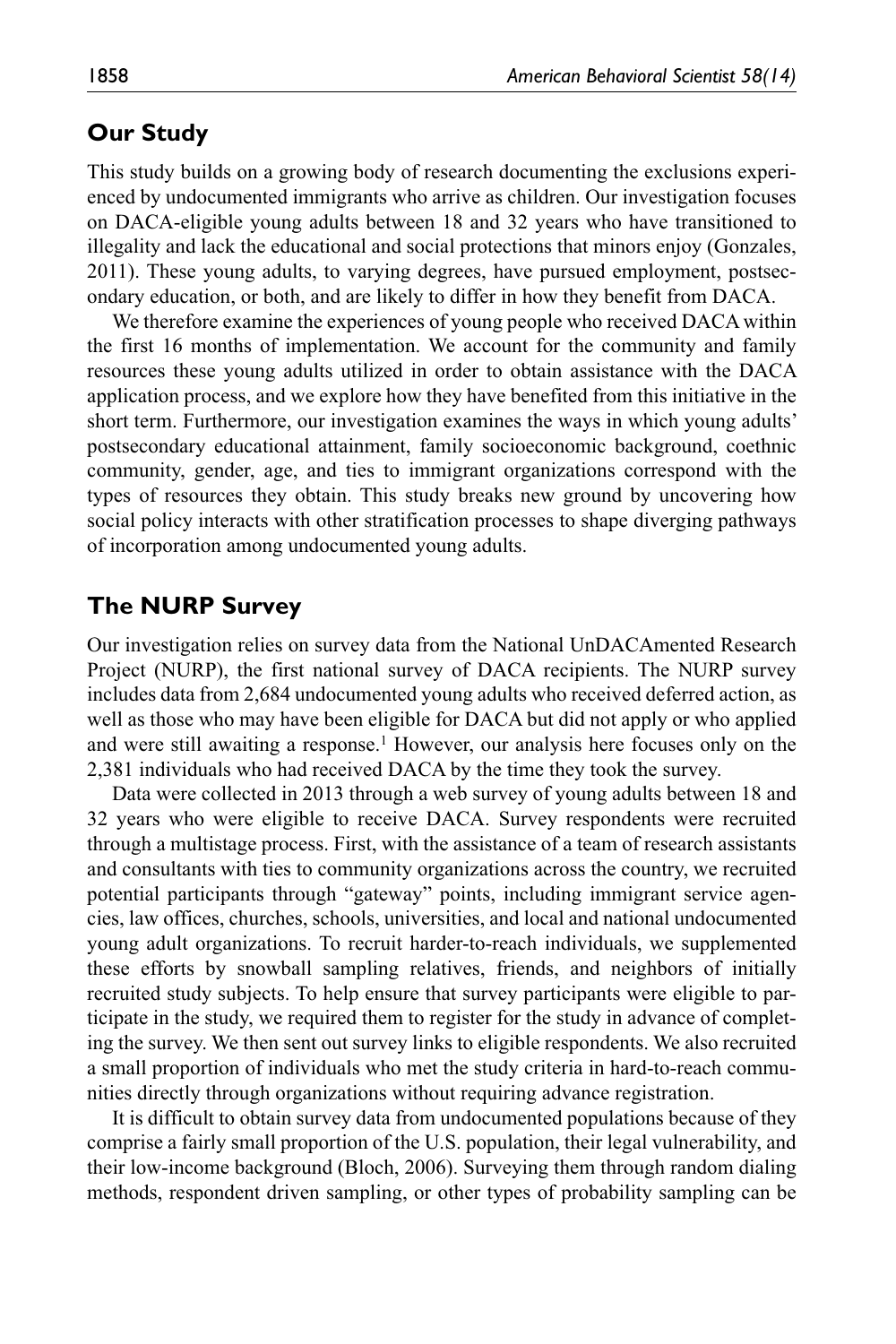quite costly, and sometimes cost-prohibitive, especially on a national scale. We therefore relied on a sample drawn through efforts described above to learn about the shortterm benefits and limits of DACA on the lives of some beneficiaries. Our sample excludes individuals who do not have access to the Internet, and it likely contains limited representation of less educated individuals who are not savvy computer users (Schonlau, van Soest, Kapteyn, & Couper, 2009). Moreover, our sample is also less representative of individuals who lack connections to organizations used to recruit study participants. We therefore discuss how our sample compares to national samples of DACA applicants (Singer & Svajlenka, 2013; Wong et al. 2013) and to estimates regarding the population of undocumented young people more broadly (Batalova et al., 2013; Greenman & Hall, 2013).

## **Our Plan of Analysis**

Below we provide a geographic and demographic description of our sample. Then, we share results regarding DACA application assistance. Respondents were asked to list one or more sources of assistance with the application process. Response options included community-based organizations, legal clinics, schools or colleges, religious institutions, and "other" sources. (Most who marked "other" indicated that they had received help from private attorneys.) We also identify individuals who received help from family members or friends but did *not* receive assistance from other sources. Analyses provide insight into how young people use the civic and legal infrastructure, or simply turn to family and friends, in order to successfully navigate this bureaucratic process.

Next, we show descriptive statistics listing the types of economic and other social resources study participants accessed. Findings are based on NURP survey questions that ask respondents if they have, since receiving DACA (a) obtained a new job, (b) increased their job earnings, (c) obtained an internship, (d) opened their first bank account, (e) obtained their first credit card, (f) obtained a driver's license, and (g) obtained health care. Recent research on undocumented young adults (see Menjívar & Kanstroom, 2013) identifies limited work experiences, limited access to driving, and limited institutional participation as important effects of "illegality." Notably, we cannot be certain that respondents benefited from these new resources because of DACA; benefits could have been obtained simply as a result of the passage of time and expanded social networks since DACA was implemented. However, given the role of this policy in granting its beneficiaries Social Security numbers and work permits, we believe that DACA played a strong role in determining access to the resources examined in this study.

Finally, we present results of logistic regression analyses that investigate how factors traditionally correlated with stratification—young adults' educational attainment, family socioeconomic background, demographic characteristics, and ties to immigrant organizations—shape their ability to access the above resources. We assess the role of educational attainment by comparing respondents who have *not* attended college to those with different levels of educational attainment. We account for DACA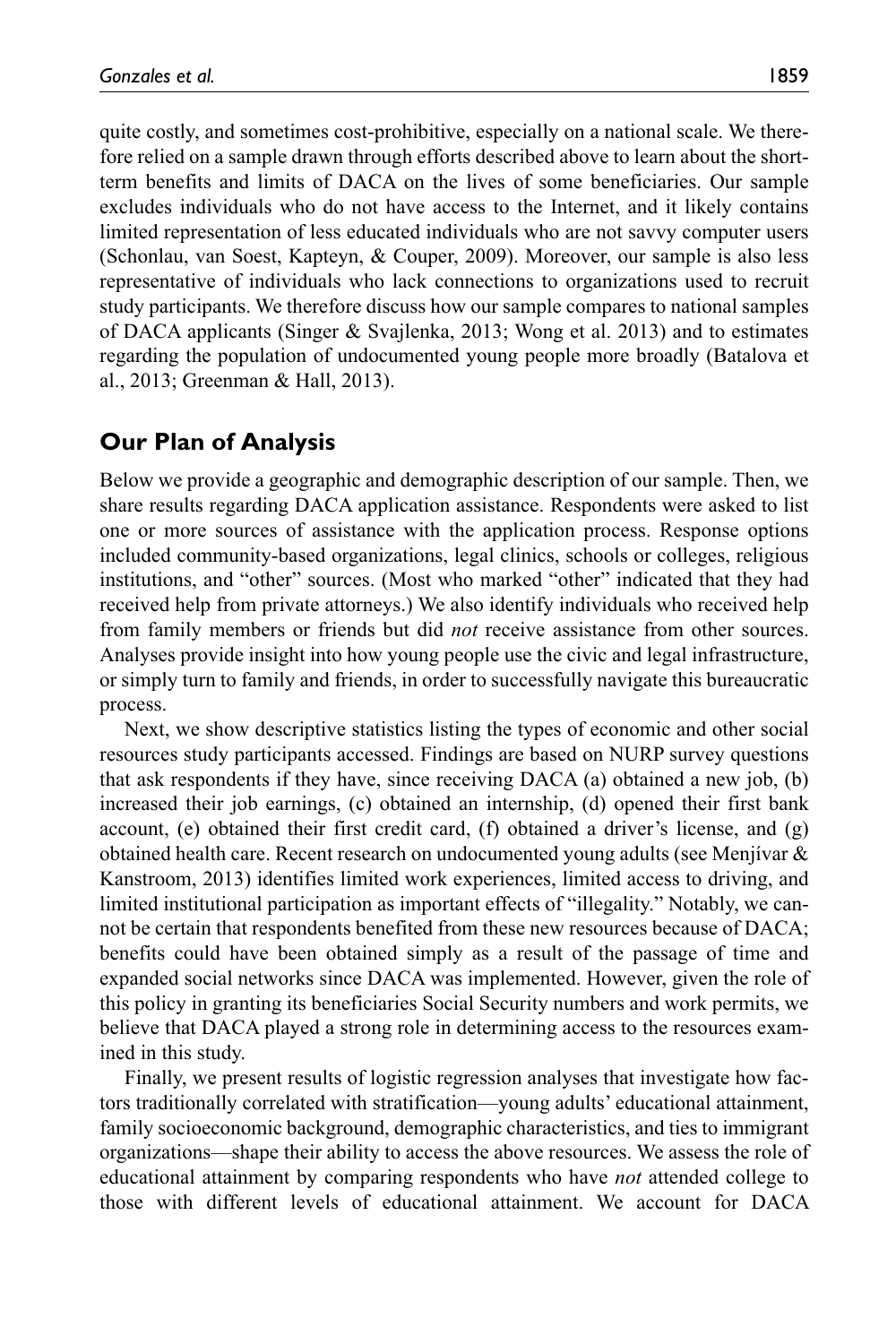recipients' family socioeconomic background using two measures that can predict the patterns of young adults' incorporation: (a) parent education, determined by whether or not the respondent had a parent with a bachelor's degree, and (b) low-income background, determined by whether the respondent was eligible for free or reduced-price lunch in high school (Terriquez, 2014). Because of differences in patterns of incorporation across ethnic groups (Feliciano, 2008; Portes & Rumbaut, 2001; Zhou & Kim, 2006), we explore whether Mexicans differ from immigrants from other parts of Latin America and the Caribbean, Asia and the Pacific Islands, and other parts of the world (Europe, Africa, and Canada combined) in terms of obtaining benefits. We recognize that immigrants' experiences vary greatly within these broadly defined regions, but, with the exception of Mexico, the numbers of NURP study participants from all other countries are too small for meaningful analysis.2 Regressions account for gender and age, key factors that shape transitions to adulthood (Feliciano, 2012; Rumbaut, 2004).<sup>3</sup> Last, because civic groups can facilitate incorporation (Ramakrishnan & Bloemraad, 2011; Terriquez & Kwon, 2014), we consider whether respondents' ties to immigrant organizations predict whether respondents access benefits. We do so by identifying individuals who reported volunteering for an immigrant organization within the last year.

## **Becoming DACAmented**

#### *Sample Characteristics*

As shown in Table 1, approximately 45% of our sample comes from the Western United States, 14% from the South, 16% from the Northeast, and 26% from the Midwest. In comparison, among applicants during the first year of DACA implementation, 42% came from the West, 35% from the South, 11% from the Northeast, and 12% from the Midwest (Wong et al. 2013).

Although our samples of young immigrants from other parts of Latin America, the Caribbean, Europe, Africa, and Canada generally correspond with the regional makeup of early DACA applicants (Singer & Svajlenka, 2013), Mexicans are somewhat underrepresented in our sample. Sixty-eight percent of NURP survey respondents hail from Mexico compared to more than three quarters of early DACA recipients. Meanwhile, Asian/Pacific Islanders make up 10% of our sample, but were only 4% of early recipients.

Our sample appears to exhibit high levels of educational attainment, compared to undocumented young adults at large (Passel  $& Cohn, 2009$ ). A fifth of the sample has not attended college, while 32% have attended a community college, and 27% have attended a 4-year college or university but have not graduated. Twenty-two percent of our sample possesses a bachelor's degree. We cannot determine how our sample compares with the educational attainment of the pool of DACA applicants because USCIS does not collect data on educational attainment. However, as reflected in our broader NURP sample, which includes nonrecipients, we suspect that those who have received DACA are more educated than the total eligible population (Greenman & Hall, 2013).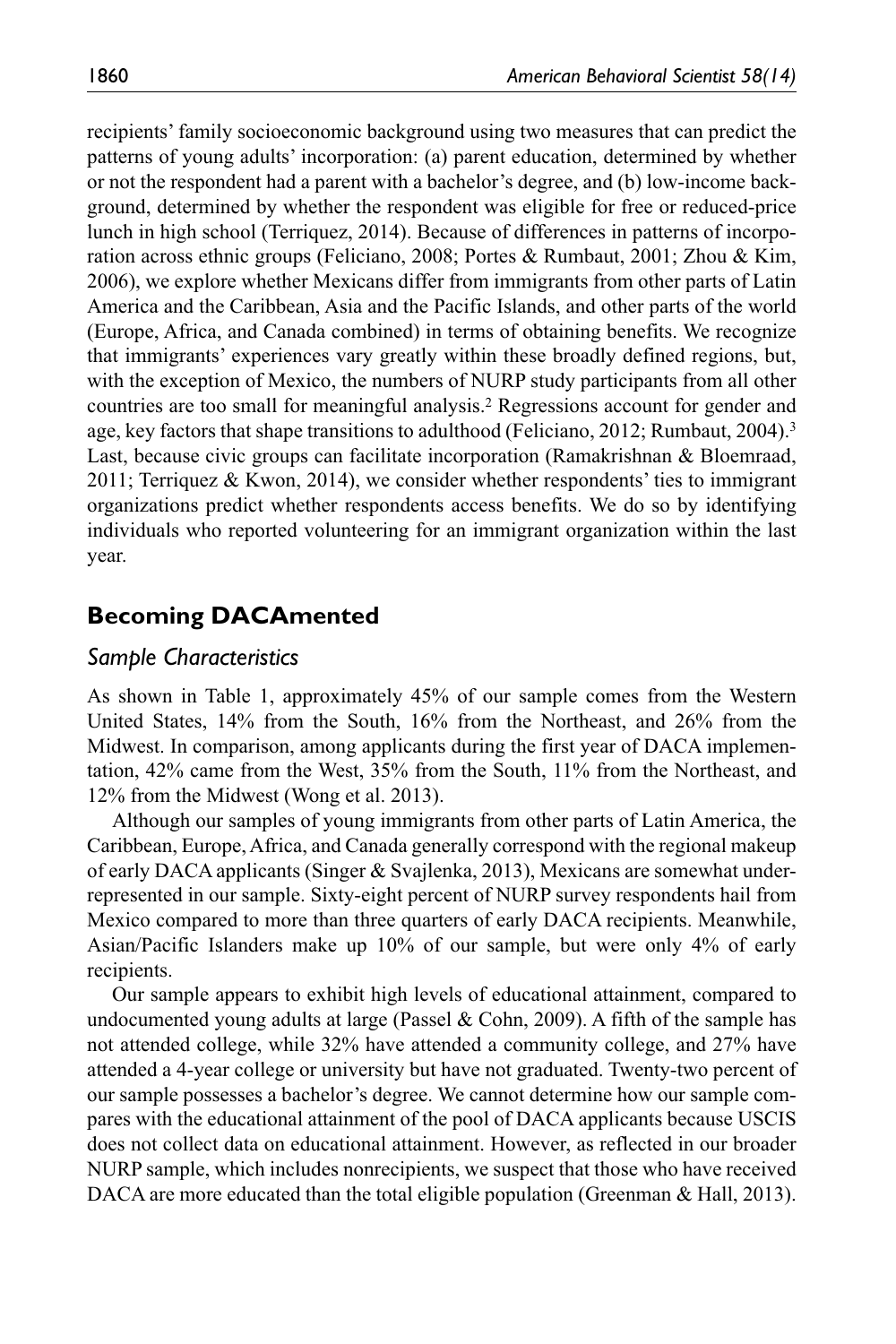**Table 1.** Descriptive Statistics for DACA Respondent Sample.

| U.S. region of residence                                 |       |
|----------------------------------------------------------|-------|
| West                                                     | 0.45  |
| South                                                    | 0.14  |
| Northeast                                                | 0.16  |
| Midwest                                                  | 0.26  |
| Region of origin                                         |       |
| Mexico                                                   | 0.68  |
| Other Latin America/Caribbean                            | 0.19  |
| Asia/Pacific Islands                                     | 0.10  |
| $O$ thera                                                | 0.03  |
| <b>Educational attainment</b>                            |       |
| No college                                               | 0.20  |
| Attended community college                               | 0.32  |
| Attended 4-year college                                  | 0.27  |
| Obtained bachelor's degree                               | 0.22  |
| Family socioeconomic background                          |       |
| Has parents with a bachelor's degree                     | 0.36  |
| Low-income family                                        | 0.73  |
| Gender                                                   |       |
| Male                                                     | 0.39  |
| Female                                                   | 0.61  |
| Average age (minimum 18, maximum 32 years)               | 22.60 |
| Member of immigrant organization                         | 0.44  |
| Received assistance with DACA application                | 0.89  |
| Source of assistance with application <sup>b</sup>       |       |
| Community-based organization <sup>b</sup>                | 0.22  |
| Legal clinic                                             | 0.28  |
| School/college                                           | 0.09  |
| Religious institution                                    | 0.07  |
| Private attorney                                         | 0.15  |
| Other                                                    | 0.04  |
| Family/friend (no support from any of the above sources) | 0.23  |
| Resources accessed since obtaining DACA                  |       |
| Obtained new job                                         | 0.59  |
| Increased job earnings                                   | 0.45  |
| Obtained internship                                      | 0.21  |
| Opened first bank account                                | 0.49  |
| Obtained first credit card                               | 0.33  |
| Obtained driver's license                                | 0.57  |
| Obtained health care                                     | 0.21  |

*Note*. DACA = Deferred Action for Childhood Arrivals. *N* = 2,381.

*Source*. National UnDACAmented Research Project 2013.

<sup>a</sup>Includes individuals from Canada, Europe, and Africa. <sup>b</sup>Respondents may have selected more than one source of support.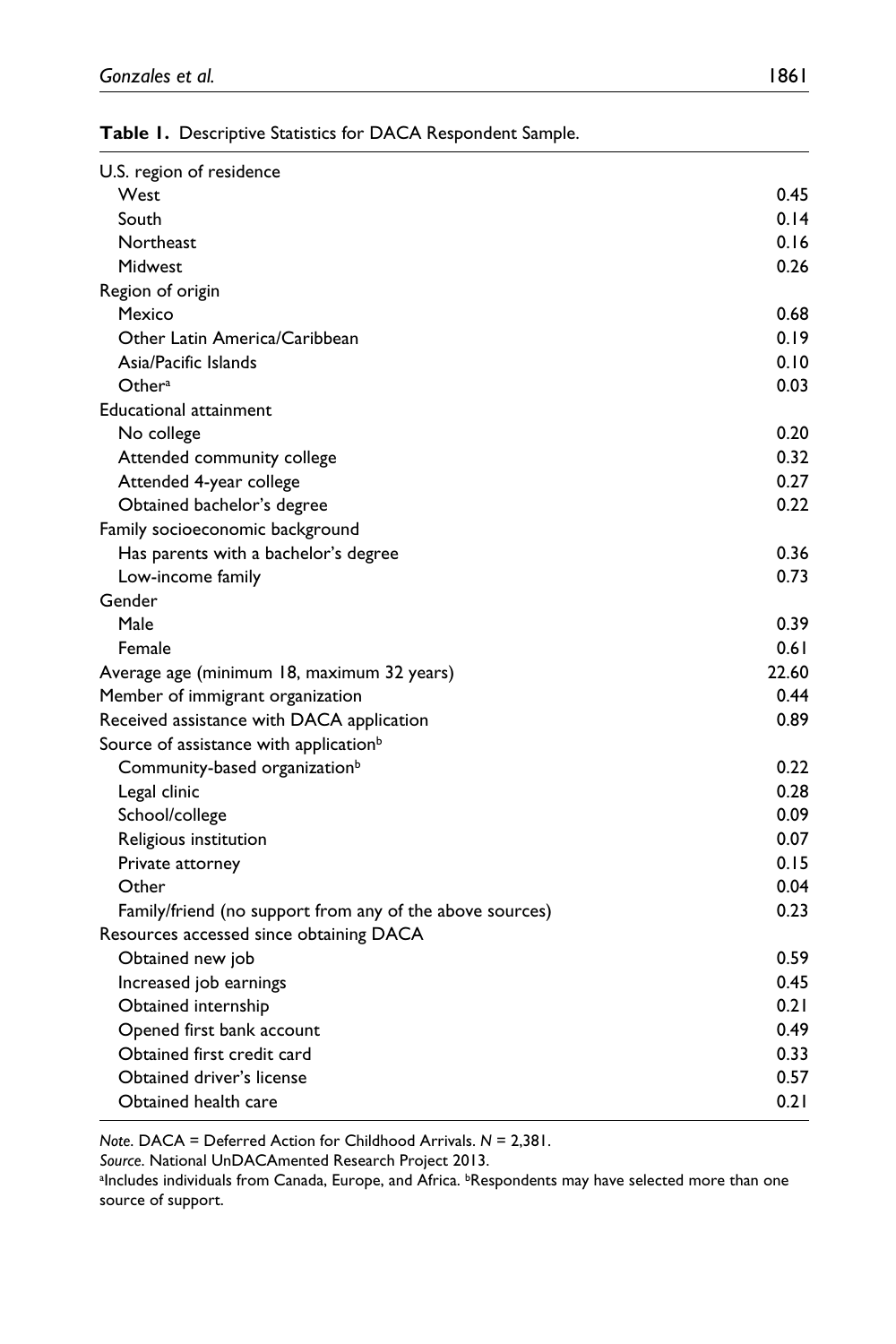A significant portion of NURP survey respondents likely benefit from their parents' human capital, as 36% report having at least one parent with a bachelor's degree. At the same time, nearly three quarters of our sample come from low-income family backgrounds and were eligible for free or reduced-price lunch while they were still in high school. Although not noted in Table 1 because of space limitations, respondents' socioeconomic background varies significantly by region of origin. In line with prior research (Alba & Nee, 2003; Portes & Rumbaut, 2006), Mexicans come from the most disadvantaged background, whereas those from Asia/Pacific Islands and other regions (Canada, Europe, Africa) tend to come from relatively more privileged socioeconomic backgrounds. Other Latin Americans and Caribbean respondents fall somewhere in between.

Women comprise 61% of the sample. This can be attributed in part to higher response rates among women typical of survey-based studies (Sax, Gilmartin, & Bryant, 2003). The representation of women in this sample may also result from their high levels of involvement in immigrant rights organizations (Milkman & Terriquez, 2012) and their greater representation among the college-going population (Feliciano, 2012). These two factors may contribute to women's greater likelihood of applying for DACA. The average age of the NURP sample is 22.6 years. This average age is higher than that of the larger pool of DACA recipients (Singer  $\&$  Svajlenka, 2013), in large part because the sample excludes DACA-eligible recipients younger than 18.

Finally, 44% of our sample has participated in an immigrant organization. This percentage is high because we relied on such organizations to assist with recruitment of DACA recipients.

#### *Assistance With DACA Application*

The middle panel of Table 1 provides information on the assistance survey respondents received with their DACA application. Importantly, nearly 9 out of 10 respondents received some assistance. This finding points to the importance of civic organizations, legal assistance, and other social networks in helping young people through the application process.

Among NURP respondents, a sizeable segment turned to a community organization (22%) for assistance. Perhaps not surprisingly, this option was most often pursued among members of immigrant civic groups who likely tapped into their organizations for assistance (results not shown). Notably, another 28% obtained assistance through legal clinics that were likely made available by advocacy groups. Respondents received assistance filling out their DACA applications from other institutions.

Whereas 9% reported that they received assistance from their school or college, another 7% did so through a religious institution. These findings shed light on how community institutions serve as spaces of information sharing and trust, supporting immigrant integration.

Notably, 15% of NURP survey respondents relied on private attorneys to assist with applications. Applicants likely had to pay for these services in addition to the application fee. Such professional assistance may be cost-prohibitive for some undocumented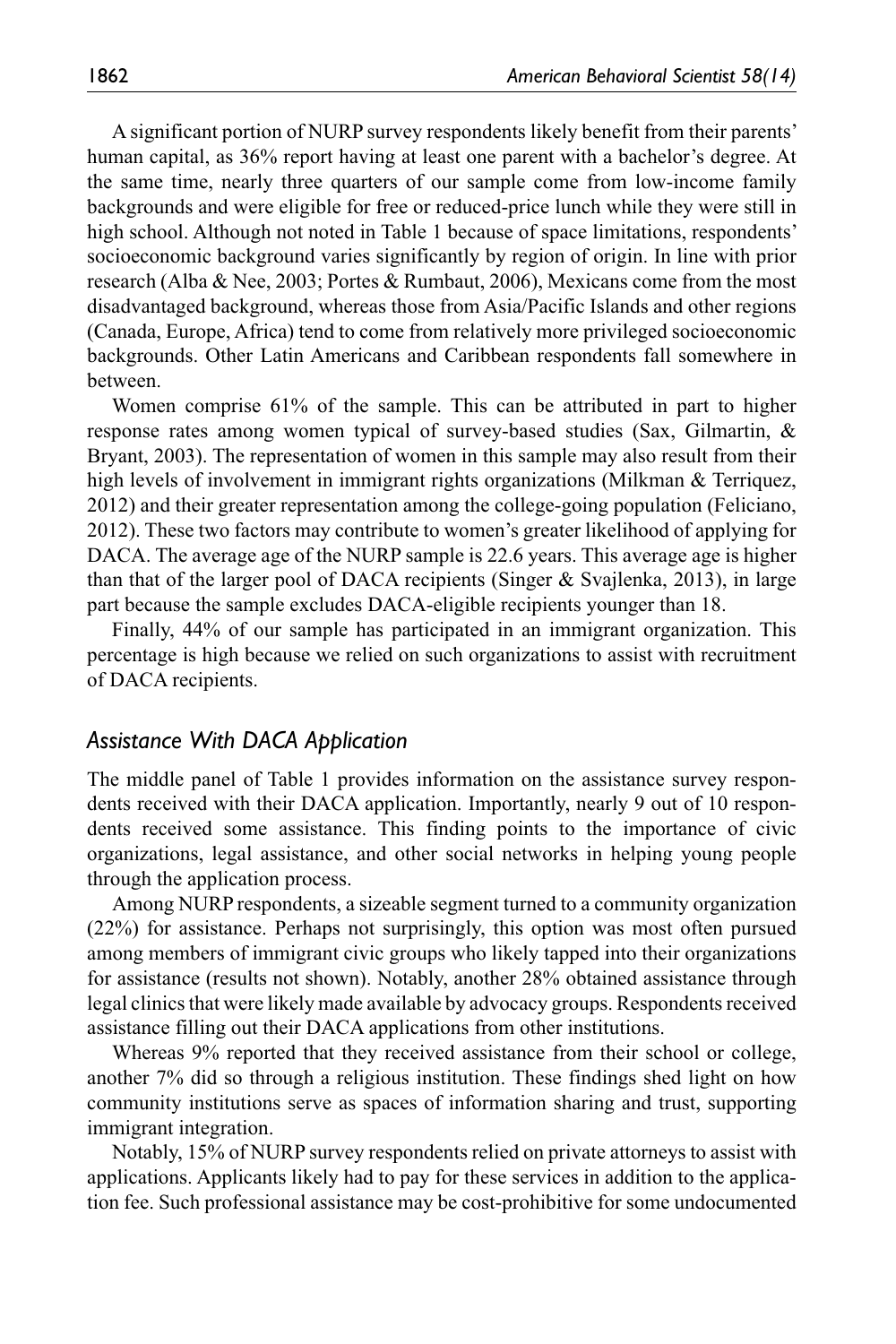immigrant young adults. Additional analysis not shown indicates that professional attorneys were most often used among young people who had not participated in immigrant organizations. The suggestion here is that young immigrants who did not have access to community-based organizations disproportionately turned to private attorneys for assistance.

It is worth noting that another 23% of respondents who did not receive assistance from neither a civic institution nor a private attorney turned to family members or friends to help them with applications. That is, a significant portion of DACA recipients in this sample relied on individuals in their social networks who had the appropriate information and capacities to assist with this process.

## *Benefits of DACA*

The bottom panel of Table 1 lists some key economic and other resources that NURP study participants may have accessed since receiving DACA. Results demonstrate that many have taken steps toward becoming economically and socially integrated into U.S. institutions. Importantly, findings suggest that DACA has expanded and improved recipients' employment options. Over half (59%) of survey respondents obtained a new job, and a significant portion (45%) increased their job earnings.

Just over one fifth of NURP respondents obtained an internship, which likely provides some valuable career training not typically available in jobs for young adults with limited employment histories. Almost half of survey respondents obtained their first bank account since receiving DACA. Although undocumented immigrants are not necessarily prohibited from possessing a bank account, the receipt of a Social Security number through DACA allows young people to overcome bureaucratic hurdles and sometimes awkward or uncomfortable situations when trying to open a bank account. Similar hindrances apply to obtaining a credit card. A third of respondents acquired their first credit card. Just over half obtained a driver's license, which has likely widened educational, employment, and other options for these young adult immigrants. Twenty-one percent of those surveyed have obtained health care since receiving DACA, perhaps due to new employment-based plans or to greater facility in providing documentation to clinics and hospitals.

#### *Stratification in the Uptake of DACA Benefits*

Table 2 shows logistic regressions that examine group variations in how NURP respondents benefit from DACA in the short term. Recipients' educational attainment correlated with the benefits they obtained. Notably, after accounting for other variables in the model, those who had already attained a bachelor's degree were significantly more likely to obtain a new job ( $p < .001$ ), increase their earnings ( $p < .001$ ), and secure an internship ( $p < .05$ ) when compared to those who never went to college. As such, findings suggest that those with college degrees were able to better use their credentials in the job market. Meanwhile, after controlling for other factors, 4-year college students enjoyed 1.8 ( $p < .001$ ) higher odds of obtaining an internship, relative to their peers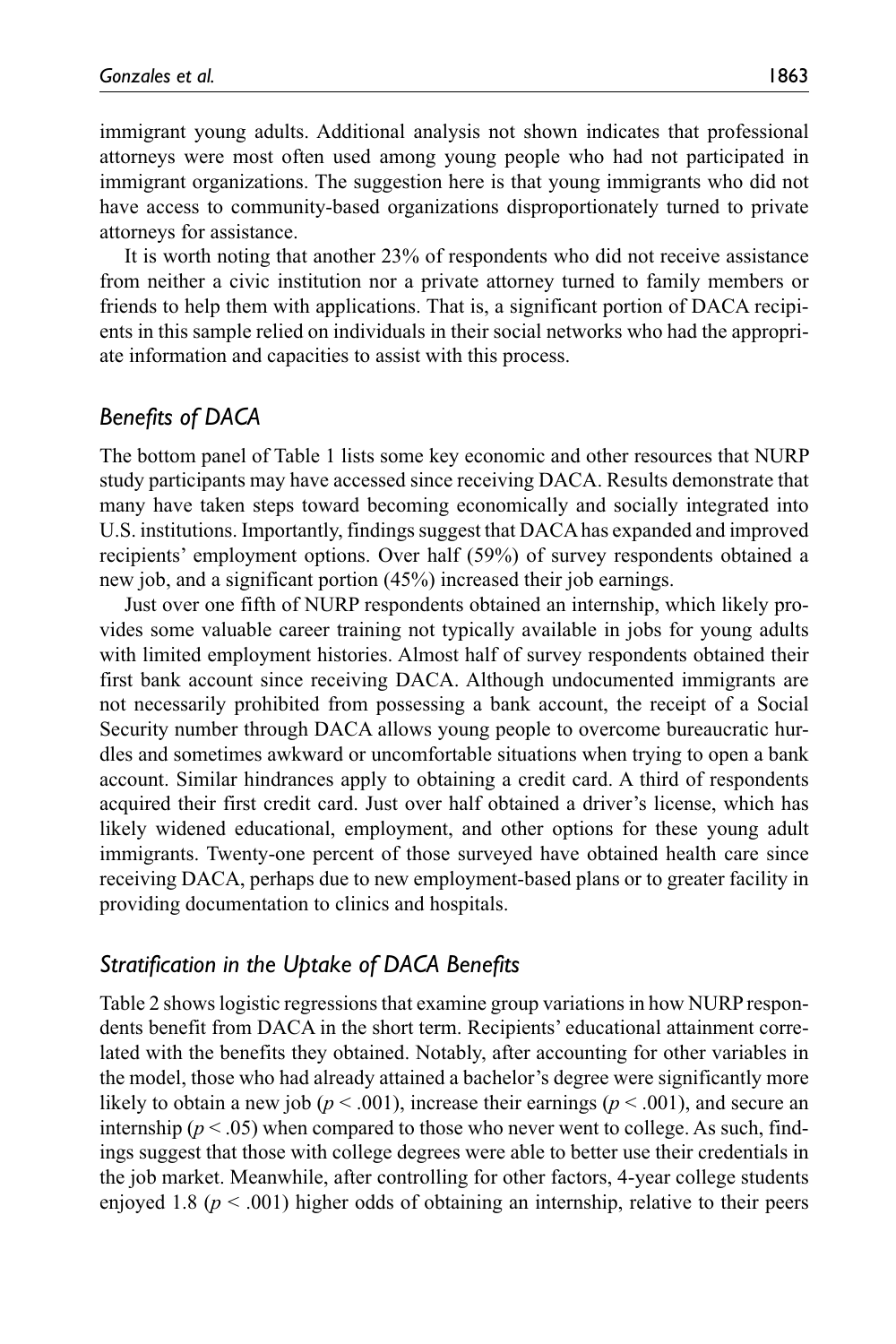|                                                               | New<br>job | Earnings  | Internship | Bank<br>account | Credit<br>Card | Driver's<br>license | Health<br>care |
|---------------------------------------------------------------|------------|-----------|------------|-----------------|----------------|---------------------|----------------|
| Educational attainment (reference high school degree or less) |            |           |            |                 |                |                     |                |
| Community college                                             | 1.21       | 1.08      | 0.92       | $0.71**$        | $0.66**$       | 1.00                | $0.57***$      |
|                                                               | (0.15)     | (0.13)    | (0.15)     | (0.09)          | (0.09)         | (0.12)              | (0.08)         |
| 4-year college                                                | 1.14       | 1.08      | $1.78***$  | $0.52***$       | $0.64**$       | 0.90                | $0.50***$      |
|                                                               | (0.15)     | (0.14)    | (0.29)     | (0.07)          | (0.09)         | (0.12)              | (0.08)         |
| Bachelor's degree                                             | $1.63***$  | $1.64***$ | $1.51*$    | $0.38***$       | 0.92           | 1.20                | 1.07           |
|                                                               | (0.24)     | (0.23)    | (0.27)     | (0.06)          | (0.14)         | (0.18)              | (0.17)         |
| Family socioeconomic background                               |            |           |            |                 |                |                     |                |
| Parent with BA <sup>a</sup>                                   | 1.08       | 1.09      | $1.32*$    | 1.20            | 1.16           | 0.99                | 1.26           |
|                                                               | (0.11)     | (0.11)    | (0.16)     | (0.12)          | (0.12)         | (0.10)              | (0.15)         |
| Low-income family <sup>b</sup>                                | 0.83       | $0.76***$ | $0.65***$  | $0.76**$        | $0.67***$      | $0.65***$           | $0.47***$      |
|                                                               | (0.09)     | (0.08)    | (0.08)     | (0.08)          | (0.07)         | (0.07)              | (0.06)         |
| Country of origin (reference Mexico)                          |            |           |            |                 |                |                     |                |
| Other Latin American/                                         | Ш          | $1.29*$   | 0.96       | $1.32*$         | 1.17           | $1.39**$            | 1.23           |
| Caribbean                                                     | (0.13)     | (0.15)    | (0.14)     | (0.16)          | (0.14)         | (0.17)              | (0.17)         |
| Asia/Pacific Islander                                         | $0.72*$    | 0.86      | $2.16***$  | $1.45*$         | $1.46*$        | 0.82                | 1.14           |
|                                                               | (0.11)     | (0.14)    | (0.37)     | (0.24)          | (0.24)         | (0.13)              | (0.21)         |
| Other                                                         | 0.70       | 0.63      | 1.34       | $1.86*$         | 0.89           | 0.84                | 0.82           |
|                                                               | (0.16)     | (0.16)    | (0.37)     | (0.48)          | (0.22)         | (0.20)              | (0.23)         |
| Demographics                                                  |            |           |            |                 |                |                     |                |
| Female                                                        | 0.92       | 0.99      | 0.85       | 0.89            | $0.81*$        | $0.72***$           | 0.90           |
|                                                               | (0.08)     | (0.09)    | (0.09)     | (0.08)          | (0.07)         | (0.06)              | (0.10)         |
| Age                                                           | $0.96**$   | 1.02      | 0.97       | $0.89***$       | 1.02           | $1.07***$           | $1.05**$       |
|                                                               | (0.01)     | (0.01)    | (0.02)     | (0.01)          | (0.02)         | (0.02)              | (0.02)         |
| Member of immigrant                                           | $1.20*$    | 1.17      | $2.19***$  | 0.92            | $0.66***$      | 0.89                | 1.00           |
| organization                                                  | (0.10)     | (0.10)    | (0.23)     | (0.08)          | (0.06)         | (0.08)              | (0.11)         |

**Table 2.** Odds Ratios for Logistic Regression Models Predicting Access to New Resources Among DACA Recipients.

*Note*. DACA = Deferred Action for Childhood Arrivals. *N* = 2,381.

*Source*. National UnDACAmented Research Project 2013.

a Reference: parent(s) has less than a bachelor's degree.

**bReference:** from middle/upper income background.

†*p* < .10. \**p* < .05. \*\**p* < .01. \*\*\**p* < .001, two-tailed test.

without any college education. It is likely that these college students secured internships through their postsecondary institutions.

Interestingly, when compared to those without any college education, those who have attended or graduated from college were less likely to open a bank account, perhaps because some already had accounts prior to receiving DACA. Enrollment in community and 4-year colleges similarly corresponded with lower likelihoods of obtaining a first credit card and health services. Perhaps these students accessed a bank account prior to receiving DACA, and some may have obtained health care through their college or university.

Young people from higher socioeconomic statuses were more likely to access some benefits when compared to peers who grew up with fewer socioeconomic resources. Specifically, having a parent with a bachelor's degree was positively associated with obtaining an internship ( $p < .05$ ). Perhaps college-educated parents, understanding the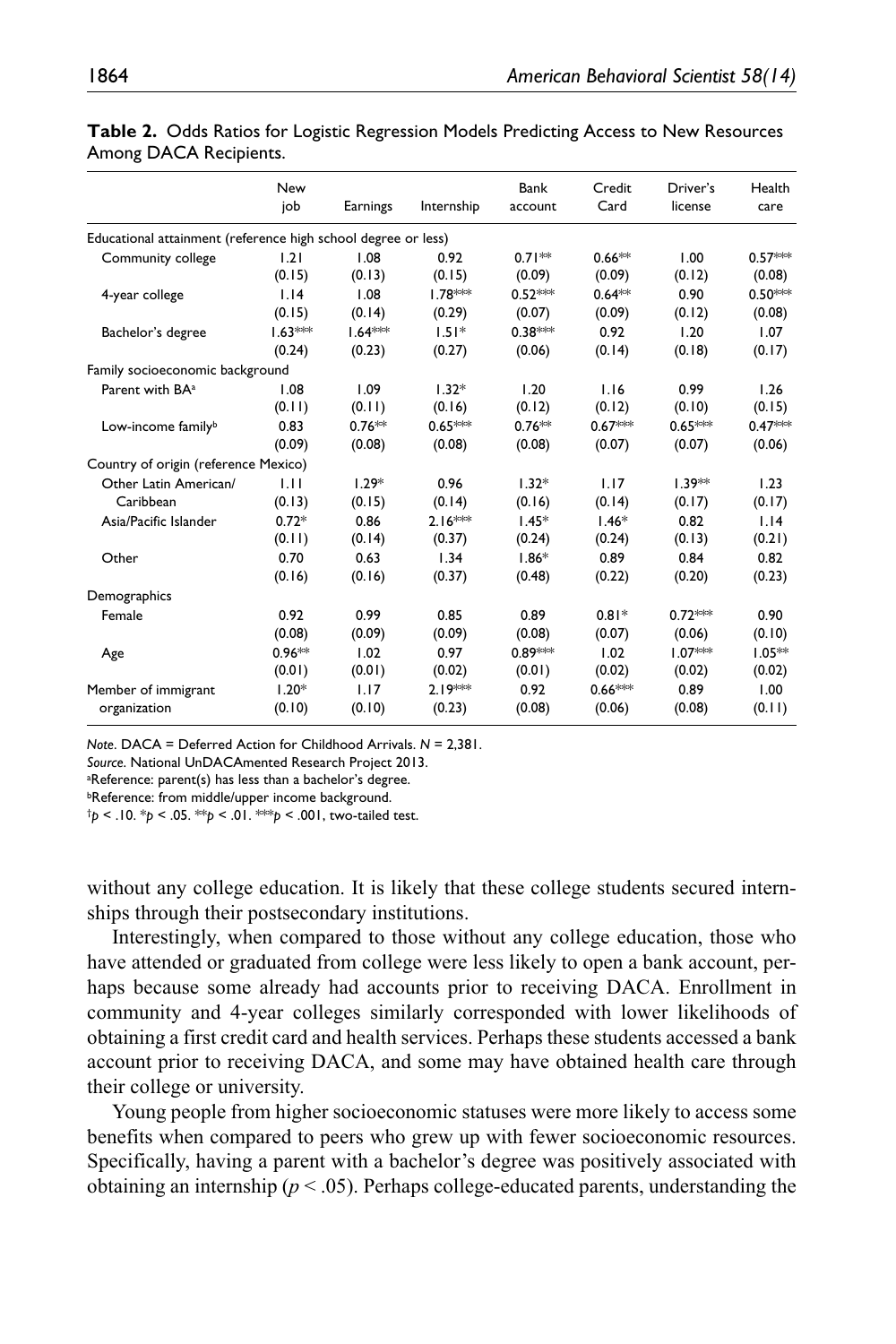value of an internship and not dependent on their children's earnings, may have encouraged their young adult children to obtain such a position, even if unpaid. Meanwhile, with the exception of obtaining a new job, those from low-income backgrounds were notably less likely than their peers from middle/higher income backgrounds to access all other resources. As such, this finding suggests that family economic disadvantage hampered young people's abilities to use DACA for their own benefit in the short term.

Regressions explore whether Mexicans (our reference group) differed from DACA recipients hailing from other parts of the world in terms of whether they obtained benefits. Perhaps because of the average higher socioeconomic statuses of their co-ethnics (Feliciano, 2008), other groups found themselves in better positions to gain from DACA. For example, when compared to Mexicans, other Latinos/Caribbeans were more likely to increase their earnings, open a bank account, and obtain a driver's license, after controlling for other correlates. Asian/Pacific Islanders were particularly likely to obtain an internship, open a bank account, and acquire a credit card when compared to Mexicans. Individuals from other parts of the world (Canada, Europe, and Africa) were also more likely than Mexicans to open a bank account. It is possible that Mexicans disproportionately distrusted banks or lived in communities that lack access to banking institutions.

Results show only a couple of gender differences in how survey respondents benefited from DACA in the short term. Specifically, men were more likely than women to obtain credit cards and driver's licenses, after controlling for other factors. Social expectations for men to be providers and to offer transportation to women partners and family members may have contributed to these patterns (Dreby, 2010; Smith, 2006). Additionally, age negatively correlated with obtaining a new job and opening a first bank account, so that younger DACA recipients were more likely to obtain such benefits. Older recipients may have figured out how to open a bank account prior to receiving DACA or have learned how to adjust without one (Gonzales, 2011). Age was positively associated with obtaining a driver's license and health care, patterns that likely parallel those of nonimmigrant young adults.

As might be expected, young adults who participated in immigrant organizations were particularly likely to reap some of the job-related benefits of DACA. Specifically, when compared to nonparticipants, those involved in immigrant organizations were 1.2 ( $p < .05$ ) times more likely to obtain a new job and 2.2 ( $p < .001$ ) times more likely to obtain an internship, after accounting for other covariates. Active in immigrant civic groups, these young people likely possessed the social networks and information on how to access job-related opportunities. Relatedly, these respondents may have also been highly motivated individuals who have learned how to advocate for themselves. Interestingly, those involved in immigrant organizations were less likely than others to apply for their first credit card  $(p < .001)$ , after controlling for other variables in the model. As potentially well-networked individuals, some of these youth may have enjoyed such financial resource prior to receiving DACA or may have accessed alternative forms of credit through their social ties.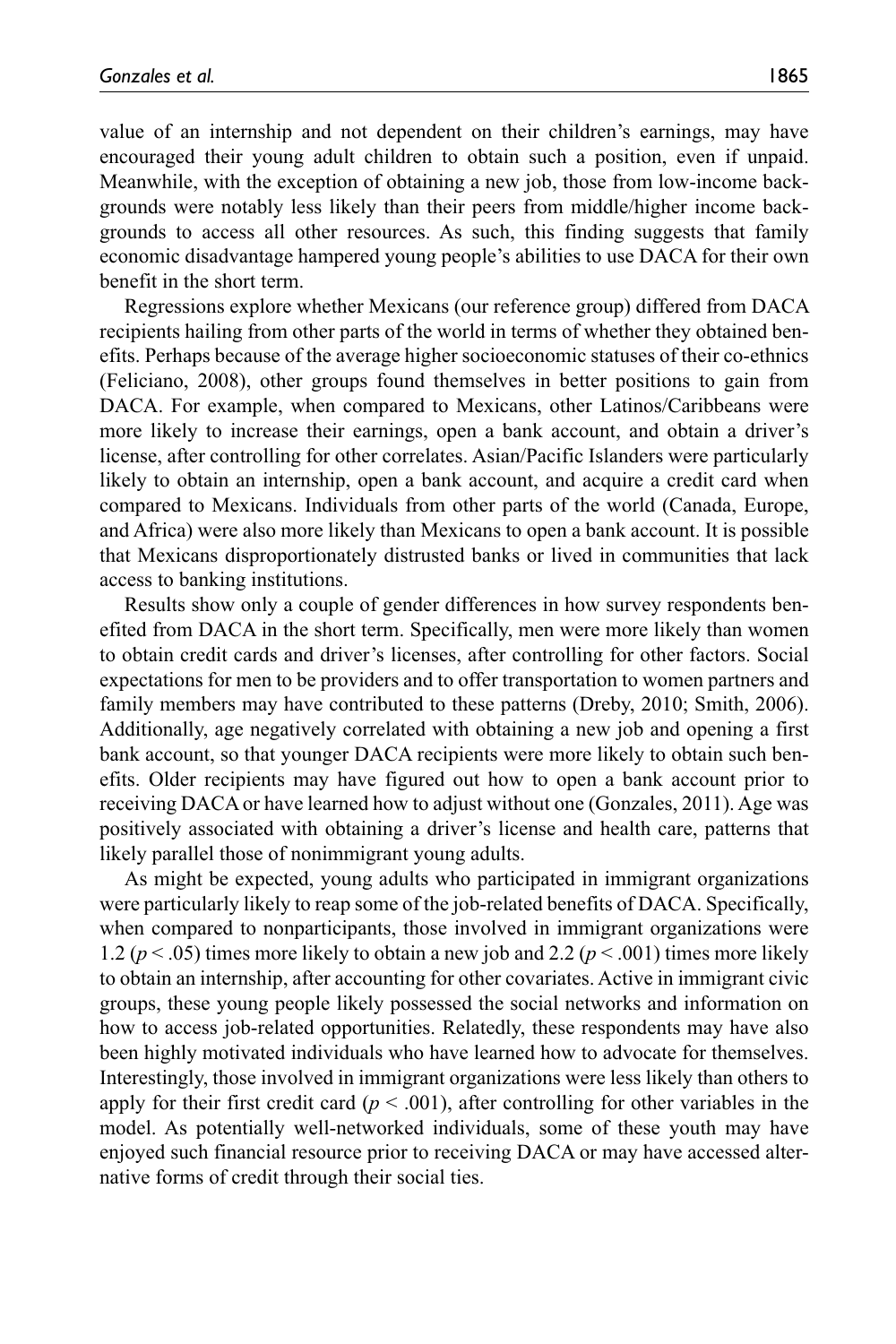#### **Discussion and Conclusion**

In the absence of a pathway to citizenship, hundreds of thousands of undocumented youth have made difficult "transitions to illegality" (Gonzales, 2011) as they have reached adulthood. Although DACA does not address many of the problems these young people confront, such as blocked access to financial aid for college, it does allow scholars, policy makers, and community members the opportunity to better understand the effects of policies that aim to widen access for undocumented populations and how that access is differently shaped. Immigration scholars studying the incorporation patterns of the children of immigrants have noted that modes of incorporation vary according to material and social networks. The experiences of our DACAmented respondents shed some needed light on the important role played by immigration policy in shaping incorporation patterns, particularly for those who already benefit from postsecondary, family, or community resources.

Immigration scholars have long touted the relationship between acculturation and structural assimilation. However, for undocumented youth, as Leo Chavez (1994) previously pointed out, incorporation often depends on society's willingness to include them. DACA represents a potential turn in that direction. Beginning with the introduction of the DREAM Act in 2001, a narrative of "wasted talent" has been a consistent thread in the policy discussions pertaining to these young men and women. A compelling talking point in support of more inclusive policy is the claim that high-achieving "DREAMers" would, if given the right opportunities, maximize their potential and see great returns on their education.

In line with this assumption, our findings suggest that after DACA's first 16 months, its beneficiaries experienced greater access to U.S. institutions, enabling them to better achieve their potential. The DACAmented young adults we surveyed have overcome several of the elements of exclusion they previously faced in their "transition to illegality." Since receiving DACA, many have obtained new jobs and internships. Some have also opened bank accounts and obtained credit cards. Additionally, because of new state measures reconfiguring eligibility, many have also obtained driver's licenses—which has likely widened educational, employment, and other options for these young adult immigrants. And although the Affordable Care Act does not guarantee health insurance to DACA recipients, a significant share of our respondents have reported obtaining health care since receiving their DACA paperwork. We suspect this may be the result of recent state health care efforts and increased access to postsecondary institutions and the formal labor market. Taken together, these nontrivial points of access have importantly opened up a range of opportunities for DACA beneficiaries.

Our data come from a sample of young people who are disproportionately connected to immigrant organizations and are highly educated. As such, our findings should be interpreted with caution. However, even though our study may not draw from a representative sample of DACAmented youth, it does allow us to pursue previous lines of inquiry, not before captured in studies with smaller samples. Although DACA recipients share a common immigration status that has excluded them from full membership in U.S. society, our findings contribute to a broader body of literature that identifies factors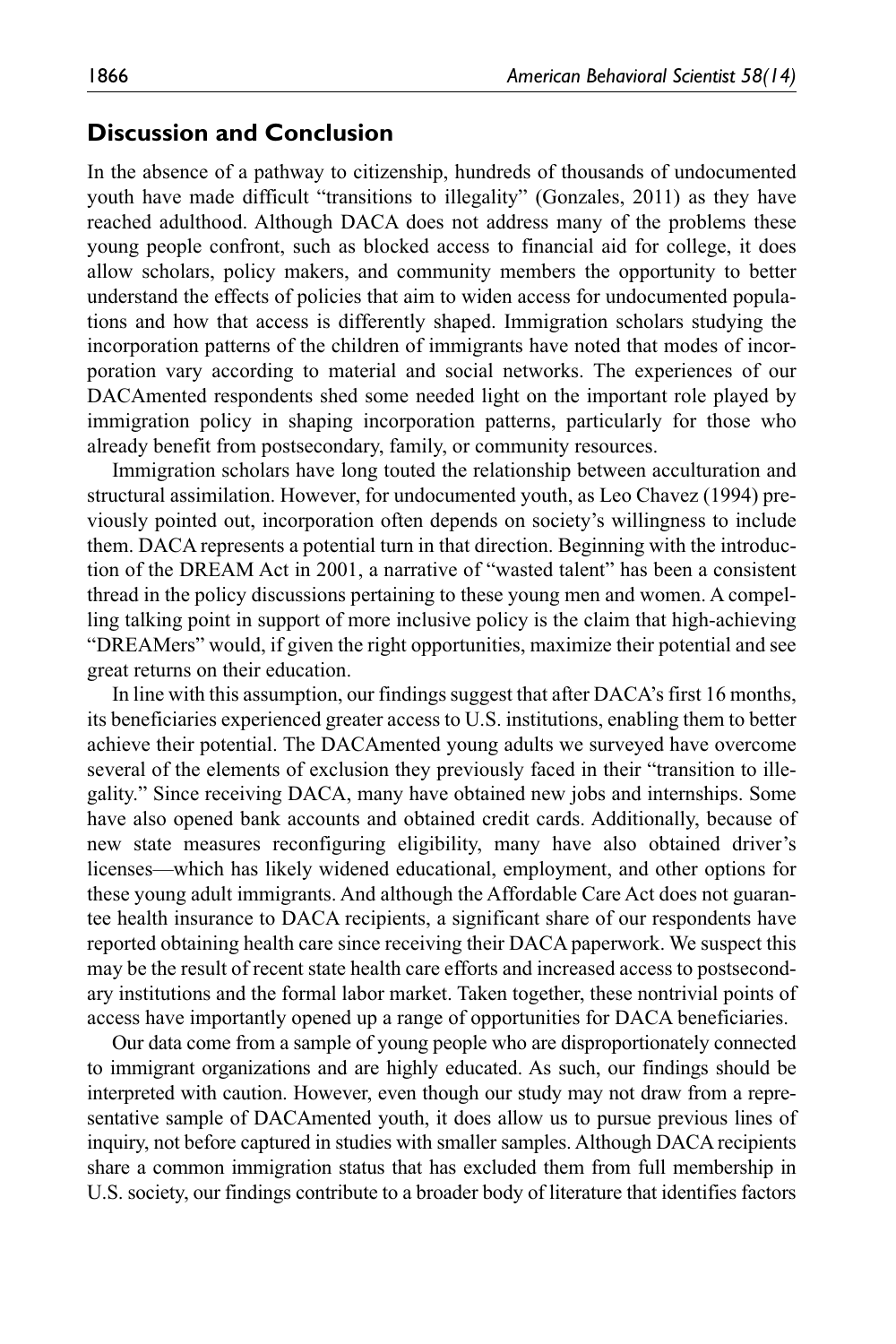that generate unequal incorporation pathways among the young adult children of immigrants (Kasinitz et al., 2009; Portes & Rumbaut, 2001; Terriquez, 2014; Zhou et al., 2008). Having enjoyed some portion of their childhood in the United States, these young people, to varying degrees, have become integrated into an array of U.S. institutions. It comes as little surprise that their ties to community and education institutions—as well as demographic characteristics that typically structure immigrant incorporation—are generating differences in how they leverage their temporary status to improve their employment options and obtain other resources in the short term.

Our findings suggest that the ability to take advantage of DACA, to some degree, is based on the interplay between a DACAmented status and resources our respondents have previously accessed through their postsecondary educational institutions, families, ethnic communities, or community organizations. To be sure, those with fewer advantages benefited from DACA more than others in accessing some new resources. However, our analyses point to some potential patterns of persisting inequality, particularly for Mexican beneficiaries. Yet DACA is still a relatively new program, and our respondents have only recently started to experience lives of widened access. With time, this broader access may have diminished these inequalities, but the effects of uneven social networks may have also increased them.

The newfound legitimacy and security offered through DACA may positively affect emotional well-being. For many of these young people, this policy represents an affirmation of legitimacy, and the 2-year stays of deportation can ease some of their fears of apprehension, detention, and deportation. Taken together, the relief from enforcement and the powerful symbolic function of DACA should mitigate some anxieties and fears about deportation, thus lessening the negative aspects of the condition of illegality.

As a result of DACA, some previously out-of-reach work sectors may open up to this group. With new work opportunities and driver's licenses we might expect, for example, to see a boost in college access, retention, and completion along with a reactivation of educational dreams and aspirations as DACAmented young adults learn to be *legal*. Certainly, DACA provides important opportunities for its beneficiaries to take jobs and paid internships, allowing them the legal means through which to advance their career aspirations. This sense of inclusion may also expand their claims making—they may trade the label *undocumented* for *DACAmented* (see Abrego, 2008). Alternatively, increased opportunities may have demobilized many of those formerly fighting for the DREAM Act.

DACA is not a permanent solution. And it raises additional questions regarding its future as a policy and its potential to shape liminal lives for those who may fall out of status, even briefly, during renewal periods. Presently, some of the limitations of this program are clear. DACA is, at best, a second-class status. It does not offer its beneficiaries any form of legal status nor a pathway toward legality. It also does not reconcile the steepest barriers to postsecondary education; federal aid is off-limits to all undocumented immigrant students, including those with DACA. Although a handful of states have passed legislation in recent years to provide access to in-state tuition and state financial aid, the majority of states have no such policies. Access to jobs may alleviate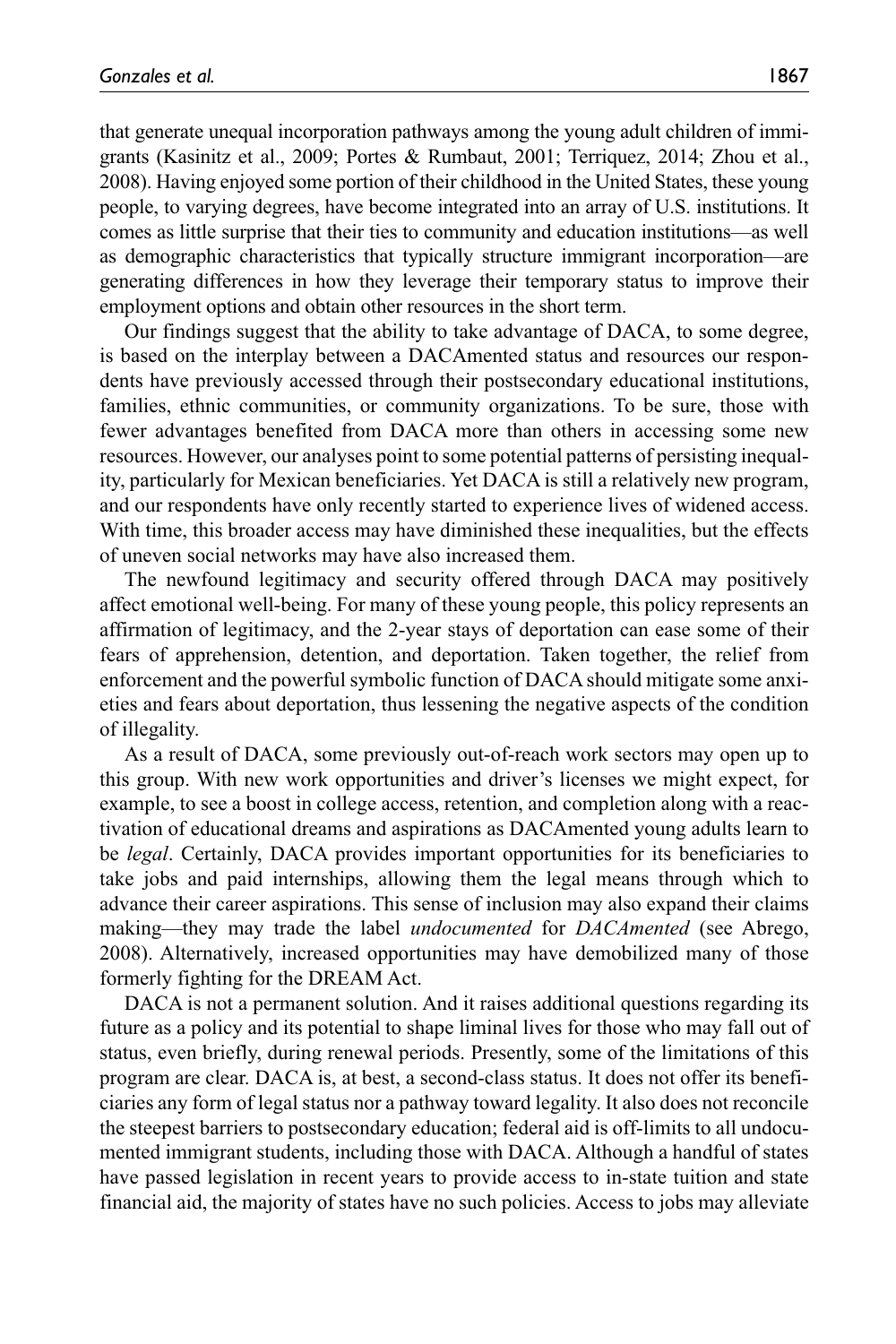some of the difficulty associated with financing college. However, completing college may be difficult for many because of rising tuition costs and limited means to supplement earnings.

In conclusion, it is worth noting that previous research analyzing USCIS DACA applications has shown that a large segment of the DACA-eligible population did not apply (Singer  $\&$  Svajlenka, 2013). In light of our findings, it will be important to keep track of this population as they risk becoming part of an "unDACAmented" underclass (being undocumented and also lacking DACA), composed of the most disadvantaged young adults, particularly those of Mexican origin, who will continue to encounter significant barriers to their social and economic incorporation. Although many may use their DACA status to obtain better jobs, increase earnings, and legally access driver's licenses and health care, those lacking DACA may experience greater legal, educational, and social exclusion.

#### **Declaration of Conflicting Interests**

The author(s) declared no potential conflicts of interest with respect to the research, authorship, and/or publication of this article.

## **Funding**

The author(s) declared receipt of the financial support for the research, authorship, and/or publication of this article: This project was supported by the John D. and Katherine T. MacArthur Foundation, the James Irvine Foundation, and the Heising-Simons Foundation. The opinions and conclusions expressed herein are solely those of the authors and should not be construed as representing the opinions or policy of any foundation.

## **Notes**

- 1. Those who had not received DACA tended to have somewhat lower levels of educational attainment than DACA recipients.
- 2. It should be noted that beside Mexicans, no other country makes up a double-digit share of the undocumented population (Passel & Cohn, 2009).
- 3. Age was missing and imputed for 0.5% of cases. Imputations do not change results presented here.

## **References**

- Abrego, L. J. (2006). "I can't go to college because I don't have papers": Incorporation patterns of Latino undocumented youth. *Latino Studies*, *4*, 212-231.
- Abrego, L. (2008). Legitimacy, social identity, and the mobilization of law: The effects of Assembly Bill 540 on undocumented students in California. *Law & Social Inquiry*, *33*, 709-734.
- Abrego, L. J. (2011). Legal consciousness of undocumented Latinos: Fear and stigma as barriers to claims-making for first- and 1.5-generation immigrants. *Law & Society Review*, *45*, 337-370.
- Alba, R., Jiménez, T. R., & Marrow, H. B. (2014). Mexican Americans as a paradigm for contemporary intra-group heterogeneity. *Ethnic and Racial Studies*, *37*, 446-66.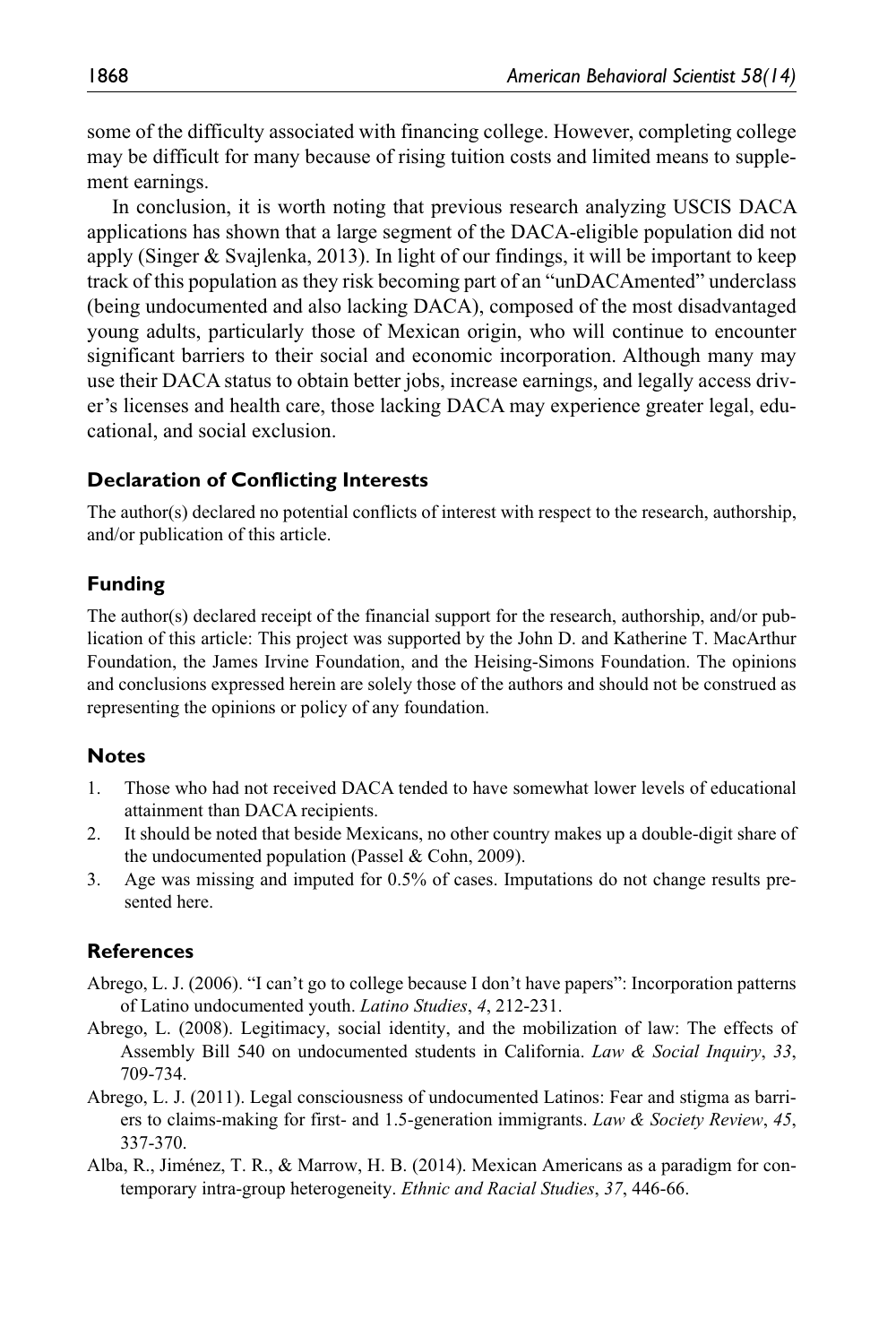Alba, R., & Nee, V. (2003). *Remaking the American mainstream: Assimilation and contemporary immigration*. Cambridge, MA: Harvard University Press.

Batalova, J., Hooker, S., Capps, R., Bachmeier, J. D., & Cox, E. (2013). *Deferred Action for Childhood Arrivals at the one-year mark: A profile of currently eligible youth and applicants* (Issue brief). Washington, DC: Migration Policy Institute. Retrieved from [http://](http://www.migrationpolicy.org/research/deferred-action-childhood-arrivals-one-year-mark-profile-currently-eligible-youth-and) [www.migrationpolicy.org/research/deferred-action-childhood-arrivals-one-year-mark](http://www.migrationpolicy.org/research/deferred-action-childhood-arrivals-one-year-mark-profile-currently-eligible-youth-and)[profile-currently-eligible-youth-and](http://www.migrationpolicy.org/research/deferred-action-childhood-arrivals-one-year-mark-profile-currently-eligible-youth-and)

- Bean, F. D., & Stevens, G. (2003). *America's newcomers and the dynamics of diversity*. New York, NY: Russell Sage Foundation.
- Bellamy, C. E. (2007). *Serving the under-served: Banking for undocumented immigrants*. Washington, DC: Immigration Policy Center. Retrieved from [http://www.immigrationpol](http://www.immigrationpolicy.org/sites/default/files/docs/Serving%20the%20Underserved.pdf)[icy.org/sites/default/files/docs/Serving%20the%20Underserved.pdf](http://www.immigrationpolicy.org/sites/default/files/docs/Serving%20the%20Underserved.pdf)
- Bloch, A. (2007). Methodological challenges for national and multi-sited comparative survey research. *Journal of Refugee Studies*, *20*, 230-247.
- Castañeda, H., & Melo, M. A. (2014). Health care access for Latino mixed-status families: Barriers, strategies, and implications for reform. *American Behavioral Scientist*, *58*(14), 1891-1909. doi:10.1177/0002764214550290
- Chavez, L. R. (1994). *Shadowed lives: Undocumented immigrants in American society* (2 ed.). Fort Worth, TX: Cengage Learning.
- Coyle, J. (2007). The legality of banking the undocumented. *Georgetown Immigration Law Journal*, *22*, 21.
- De Genova, N. (2004). The legal production of Mexican/migrant "illegality." *Latino Studies*, *2*, 160-185.
- Dreby, J. (2010). *Divided by borders: Mexican migrants and their children*. Berkeley: University of California Press.
- Dreby, J. (2012). The burden of deportation on children in Mexican immigrant families. *Journal of Marriage and Family*, *74*, 829-845.
- Enriquez, L. E. (2011). "Because we feel the pressure and we also feel the support": Examining the educational success of undocumented immigrant Latina/o students. *Harvard Educational Review*, *81*, 476-499.
- Feliciano, C. (2008). *Unequal origins: Immigrant selection and the education of the second generation*. El Paso, TX: LFB Scholarly.
- Feliciano, C. (2012). The female educational advantages among adolescent children of immigrants. *Youth & Society*, *44*, 431-449.
- Gans, H. (1992). Second generation: Decline scenarios for the ethnic and economic futures of post-1965 American immigrants. *Ethnic and Racial Studies*, *15*, 173-192.
- Gleeson, S. (2010). Labor rights for all? The role of undocumented immigrant status for worker claims making. *Law & Social Inquiry*, *35*, 561-602.
- Gleeson, S., & Gonzales, R. G. (2012). When do papers matter? An institutional analysis of undocumented life in the United States. *International Migration*, *50*(4), 1-19.
- Gonzales, R. G. (2010). On the wrong side of the tracks: Understanding the effects of school structure and social capital in the educational pursuits of undocumented immigrant students. *Peabody Journal of Education*, *85*, 469-485.
- Gonzales, R. G. (2011). Learning to be illegal: Undocumented youth and shifting legal contexts in the transition to adulthood. *American Sociological Review*, *76*, 602-619.
- Gonzales, R. G., & Chavez, L. R. (2012). "Awakening to a nightmare": Abjectivity and illegality in the lives of undocumented 1.5-generation Latino immigrants in the United States. *Current Anthropology*, *53*, 255-281.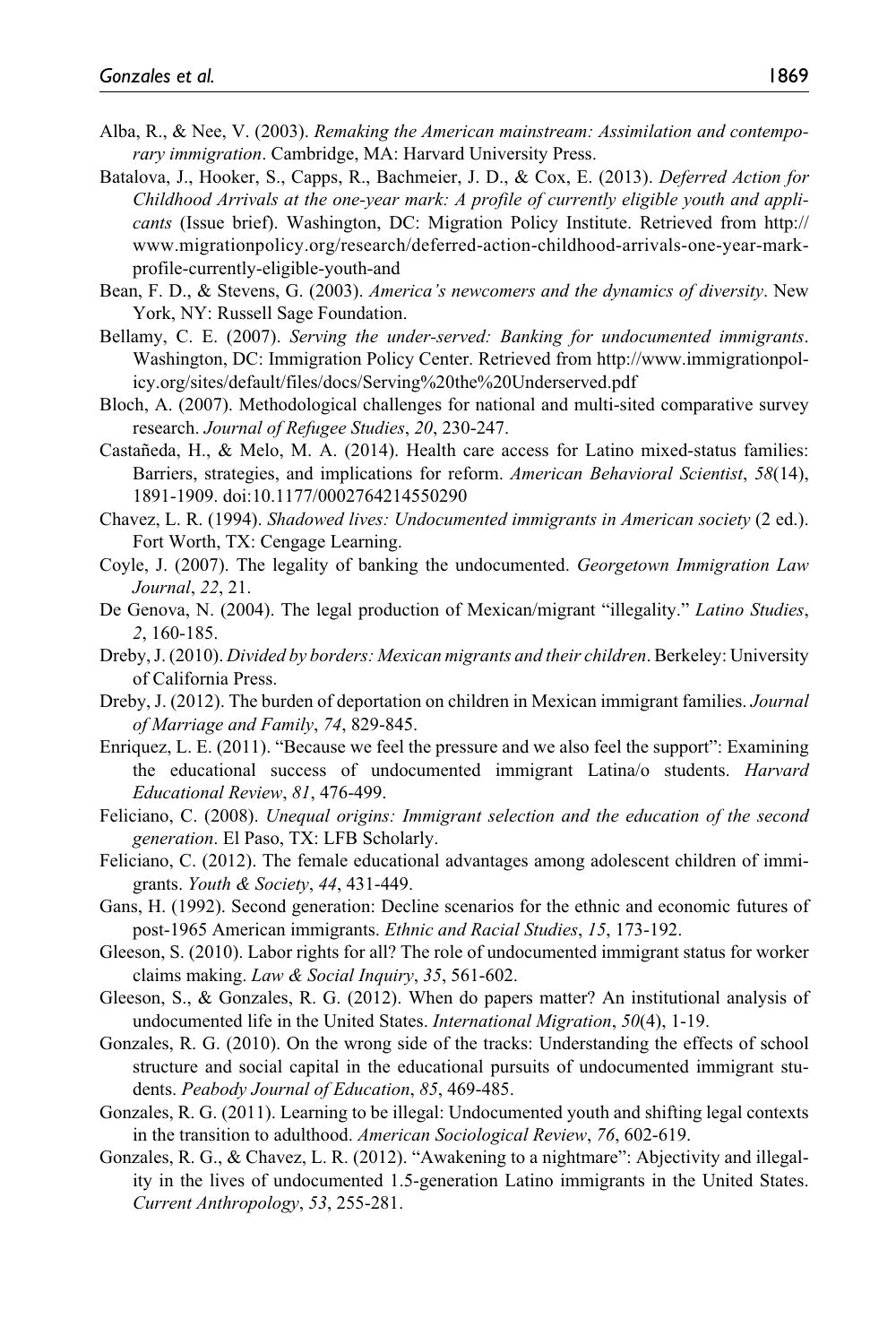- Gonzales, R. G., Suárez-Orozco, C., & Dedios-Sanguineti, M. C. (2013). No place to belong: Contextualizing concepts of mental health among undocumented immigrant youth in the United States. *American Behavioral Scientist*, *57*, 1174-1199.
- Greenman, E., & Hall, M. (2013). Legal status and educational transitions for Mexican and Central American immigrant youth. *Social Forces*, *91*, 1475-1498.
- Hagan, J. M. (1998). Social networks, gender, and immigrant incorporation: Resources and constraints. *American Sociological Review*, *63*, 55-67.
- Kasinitz, P., Mollenkopf, J. H., Waters, M., & Holdaway, J. (2009). *Inheriting the city: The children of immigrants come of age*. New York, NY: Russell Sage Foundation.
- Knouse, S. B., Tanner, J. R., & Harris, E. W. (1999). The relation of college internships, college performance, and subsequent job opportunity. *Journal of Employment Counseling*, *36*, 35-43.
- Martinez, L. M. (2014). Dreams deferred: The impact of legal reforms on undocumented Latino youth. *American Behavioral Scientist*, *58*(14), 1873-1890. doi:10.1177/0002764214550289
- Menjívar, C. (2000). *Fragmented ties: Salvadoran immigrant networks in America*. Berkeley: University of California Press.
- Menjívar, C., & Abrego, L. J. (2012). Legal violence: Immigration law and the lives of Central American immigrants. *American Journal of Sociology*, *117*, 1380-1421.
- Menjívar, C., & Kanstroom, D. (2013). *Constructing illegality in America: Immigrant experiences, critiques, and resistance*. New York, NY: Cambridge University Press.
- Milkman, R., & Terriquez, V. (2012). "We are the ones who are out in front": Women's leadership in the immigrant rights movement. *Feminist Studies*, *38*, 723-752.
- National Immigration Law Center. (2013). Overview of state driver's license requirements for individuals granted deferred action under the Deferred Action for Childhood Arrivals (DACA) policy. Washington DC: Author. Retrieved from [http://www.nilc.org/dacadriver](http://www.nilc.org/dacadriverslicensestbl.html)[slicensestbl.html](http://www.nilc.org/dacadriverslicensestbl.html)
- Oliveri, R. C. (2009). Between a rock and a hard place: Landlords, Latinos, and anti-illegal immigrant ordinances, and housing discrimination. *Vanderbilt Law Review*, *62*, 55-125.
- Passel, J. S., & Cohn, D. (2009). *A portrait of the unauthorized migrants in the United States*. Washington, DC: Pew Hispanic Center. Retrieved from [http://pewhispanic.org/files/](http://pewhispanic.org/files/reports/107.pdf) [reports/107.pdf](http://pewhispanic.org/files/reports/107.pdf)
- Perry, V. G. (2008). Acculturation, microculture and banking: An analysis of Hispanic consumers in the USA. *Journal of Services Marketing*, *22*, 423-433.
- Portes, A., & Rumbaut, R. G. (2001). *Legacies: The story of the immigrant second generation*. Berkeley: University of California Press.
- Portes, A., & Rumbaut, R. G. (2006). *Immigrant America: A portrait*. Berkeley: University of California Press.
- Ramakrishnan, S. K., & Bloemraad, I. (2011). *Civic hopes and political realities: Community organizations and political engagement among immigrants in the United States and abroad*. New York, NY: Russell Sage Foundation.
- Rosenbaum, J. E., DeLuca, S., Miller, S. R., & Roy, K. (1999). Pathways into work: Short- and long-term effects of personal and institutional ties. *Sociology of Education*, *72*, 179-196.
- Rumbaut, R. G. (2004). Ages, life stages, and generational cohorts: Decomposing the immigrant first and second generations in the United States. *International Migration Review*, *38*, 1160-1205.
- Rumbaut, R. G., & Komaie, G. (2010). Immigration and adult transitions. *Future of Children*, *20*, 43-66.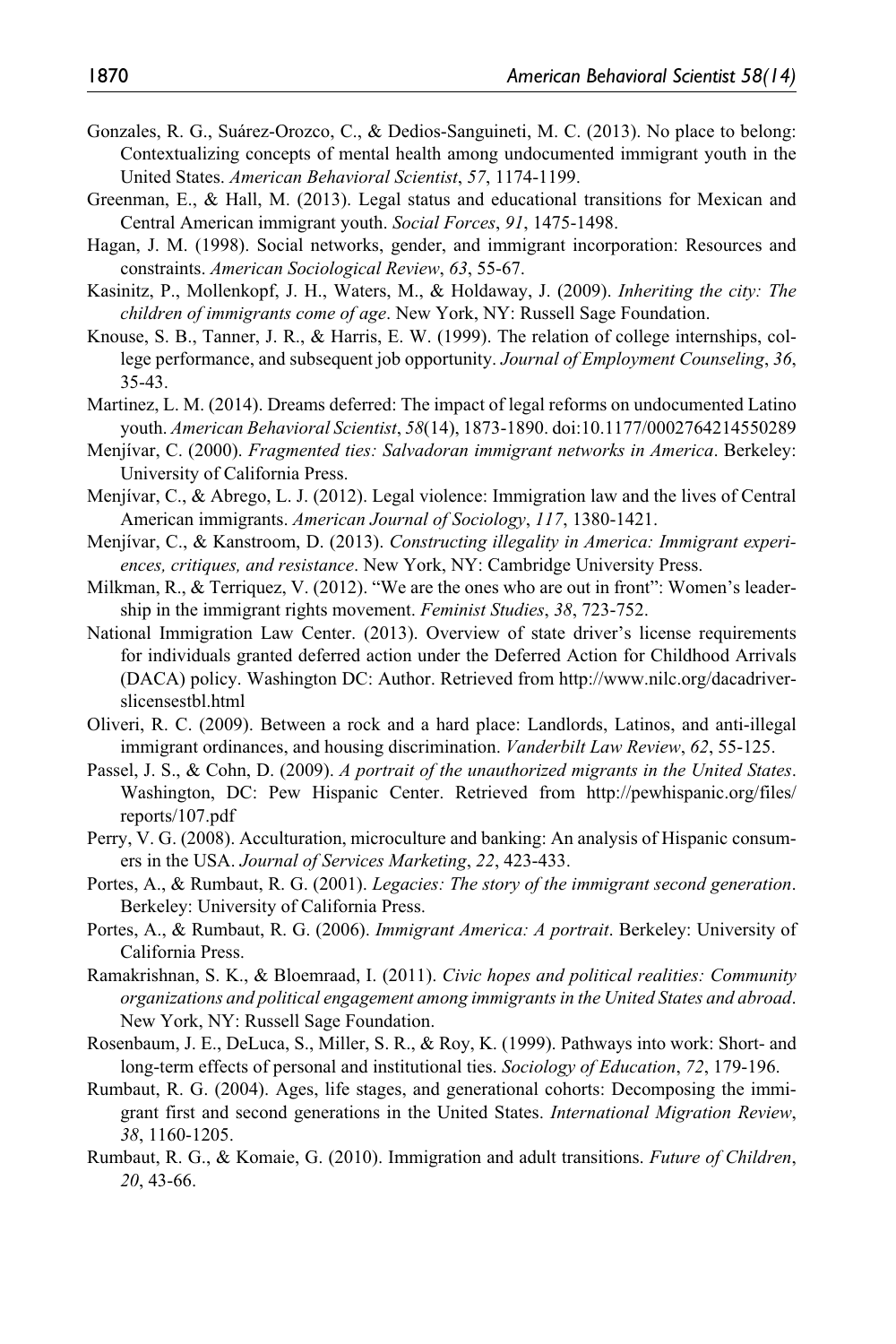- Sax, L. J., Gilmartin, S. K., & Bryant, A. N. (2003). Assessing response rates and nonresponse bias in web and paper surveys. *Research in Higher Education*, *44*, 409-432.
- Schonlau, M., van Soest, A., Kapteyn, A., & Couper, M. (2009). Selection bias in web surveys and the use of propensity scores. *Sociological Methods Research*, *37*, 291-318.
- Singer, A., & Svajlenka, N. P. (2013). *Immigration facts: Deferred Action for Childhood Arrivals (DACA)*. Washington, DC: Brookings Institution.
- Smith, R. (2006). *Mexican New York: Transnational lives of new immigrants* (1st ed.). Berkeley: University of California Press.
- Stuesse, A., & Coleman, M. (2014). Automobility, immobility, altermobility: Surviving and resisting the intensification of immigrant policing. *City & Society*, *26*(1), 51-72.
- Suárez-Orozco, C., Yoshikawa, H., Teranishi, R.T., & Suárez-Orozco, M. (2011). Growing up in the shadows: The developmental implications of unauthorized status. *Harvard Educational Review*, *81*, 438-472.
- Szkupinski Quiroga, S., Medina, D. M., & Glick, J. (2014). In the belly of the beast: Effects of anti-immigration policy on Latino community members. *American Behavioral Scientist*, *58*(13), 1723-1742. doi:10.1177/0002764214537270
- Terriquez, V. (in press). Dreams delayed: Barriers to degree completion among undocumented Latino community college students. *Journal of Ethnic and Migration Studies*.
- Terriquez, V. (2014). Trapped in the working class? Prospects for the intergenerational (im) mobility of Latino youth. *Sociological Inquiry*, *84*, 382-411.
- Terriquez, V., & Kwon, H. (2014). Intergenerational family relations, Civic organizations, and the political socialization of second generation immigrant youth. *Journal of Ethnic and Migration Studies*. Advance online publication. doi:10.1080/1369183X.2014.921567
- Terriquez, V., Rivera, U., & Patler, C. C. (2013). *Leaders on campus and in the community: The civic and educational pathways of California Dream Network participants*. Los Angeles: University of Southern California.
- Thornton, D. (2010). *Walking ATMs: A criminological examination of Hispanic robbery victimization pre and post Hurricane Katrina in metropolitan New Orleans* (Unpublished master's thesis). Indiana State University, Terre Haute.
- U.S. Citizenship and Immigration Service. (n.d.). *Frequently asked questions about Deferred Action for Childhood Arrivals*. Retrieved from [http://www.uscis.gov/humanitarian/consid](http://www.uscis.gov/humanitarian/consideration-deferred-action-childhood-arrivals-process/frequently-asked-questions)[eration-deferred-action-childhood-arrivals-process/frequently-asked-questions](http://www.uscis.gov/humanitarian/consideration-deferred-action-childhood-arrivals-process/frequently-asked-questions)
- U.S. Citizenship and Immigration Service to Field Leadership. (2009). Consolidation of guidance concerning unlawful presence. Retrieved from [http://www.uscis.gov/sites/default/files/](http://www.uscis.gov/sites/default/files/USCIS/Laws/Memoranda/Static_Files_Memoranda/2009/revision_redesign_AFM.PDF) [USCIS/Laws/Memoranda/Static\\_Files\\_Memoranda/2009/revision\\_redesign\\_AFM.PDF](http://www.uscis.gov/sites/default/files/USCIS/Laws/Memoranda/Static_Files_Memoranda/2009/revision_redesign_AFM.PDF)
- Van Hook, J., & Bean, F. D. (2009). Explaining Mexican-immigrant welfare behaviors: The importance of employment-related cultural repertoires. *American Sociological Review*, *74*, 423-444.
- Wong, T. K., García, A. S., Abrajano, M., FitzGerald, D., Ramakrishnan, K., & Le, S. (2013). *Undocumented no more*. Washington, DC: Center for American Progress. Retrieved from [http://](http://www.americanprogress.org/issues/immigration/report/2013/09/20/74599/) [www.americanprogress.org/issues/immigration/report/2013/09/20/74599](http://www.americanprogress.org/issues/immigration/report/2013/09/20/74599/)[/ undocumented](http://www.americanprogress.org/issues/immigration/report/2013/09/20/74599/undocumentedno-more/)no-more/
- Zhou, M., & Kim, S. S. (2006). Community forces, social capital, and educational achievement: The case of supplementary education in the Chinese and Korean immigrant communities. *Harvard Educational Review*, *76*, 1-29.
- Zhou, M., Lee, J., Vallejo, J. A., Tafoya-Estrada, R., & Xiong, Y. S. (2008). Success attained, deterred, denied: Divergent pathways to social mobility in Los Angeles. *The Annals of the American Academy of Political and Social Science*, *620*, 37-61.